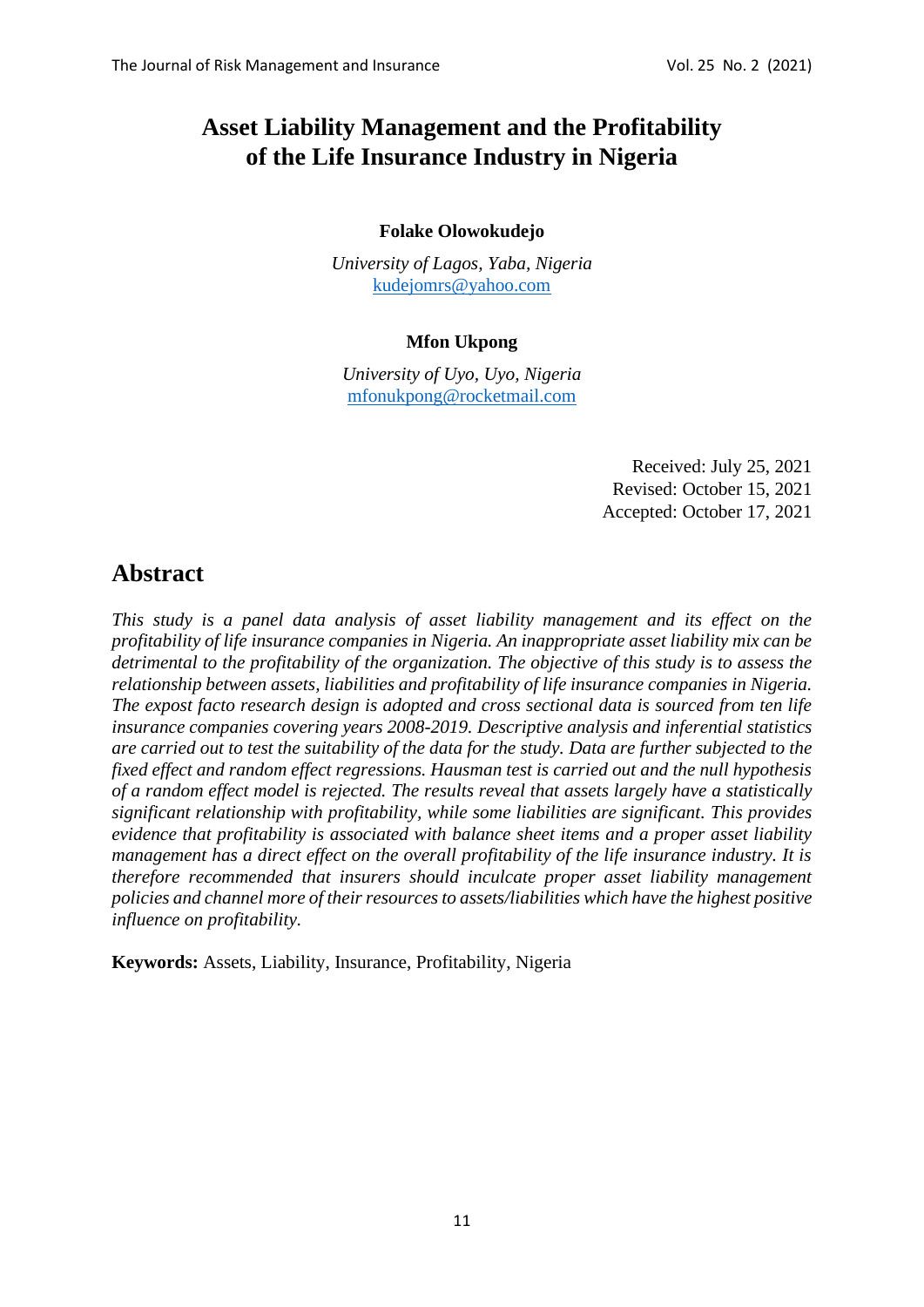## **1 Introduction**

Asset Liability Management (ALM) can be defined as any continuous management process that defines, implements, monitors and back tests financial strategies to jointly manage a firm's assets and liabilities (Deelstra & Jansesen, 2002). The banking and insurance sector operate in a very dynamic marketing environment as a result of rapid changes in technology, consumer tastes, economic and social forces (Fagbemi & Olowokudejo, 2011). An ALM strategy aids in the achievement of financial goals for given levels of risk and under predefined constraints. Owing to the increase of technicalities in insurance activities and regulation, and the use of increased complex models, ALM plays a central part in an insurance company's financial strategy. Corlosquet-Habart, Gehin, Janssen and Manca (2015) give the objective of ALM as that of ensuring the proper coordination between assets and liabilities to achieve the financial targets for a specified level of risk and under predefined constraints. Thus the ALM department is responsible for producing studies providing recommendations on marketing strategy and asset allocation.

Deelstra and Jansesen (2002) assert that ALM has two major goals. One of which is to cover liquidity and interest rate risks in order to ensure solvency of the company thus increasing its capacity to meet its financial obligations; and the other, to increase profitability of the company. In this regard, ALM can be viewed as a management tool to maximize investment returns while minimizing risks. Rossano (2003) maintains that an insurance company must have a good knowledge of its asset and liability risks to ensure its financial strength and honour its contractual commitments to clients. To achieve this, the ALM department must ensure proper coordination of assets and liabilities to achieve a financial goal with an accepted level of risk under predefined constraints, produce studies providing recommendations on marketing strategy and asset allocation, and, calculate the capital requirement for market risks in the respective ALM frameworks (Briys & De Varenne, 1997; Gilbert, 2016).

Baum (2006) defines ALM as the practice of managing a business to ensure that decisions taken with respects to assets and liabilities are coordinated in order to ensure effective utilization of the organization's resources and increase its profitability. Thus, ALM incorporates a means of quantifying and managing risks in order to lead to higher returns and profitability (Gilbert, 2016). A proper understanding of the concept of ALM would provide an organization with a true picture of its risk/return trade-off embarked upon (Shubiri, 2010). Insurance company's profitability is not only vital for the operation of the company but it also contributes significantly to the growth of the economy. This implies that if insurers can effectively manage their assets and liabilities, then there is a possibility of improving overall profitability (Sayeed & Hoque, 2010). Insurance profitability can be hampered by both internal and external factors. Internal factors encompass the ALM culture of the company while the external factors reflect the economic and legal environment that affect the operation of insurance companies. Common macroeconomic factors that determine profitability include GDP, inflation rate and interest rates (Tee, 2017).

ALM covers a wide variety of areas (Trenca & Cociuba, 2014). In the life insurance industry, it is synonymous with interest rate risk management with associated risks such as interest rate risk, liquidity risk, credit risk, market risk and currency risk etc. This is largely because these risks are attached to assets and liabilities of the insurance firm (Mehari & Aemiro, 2013). ALM does not just aid in protecting from risk; it also provides a safety net for the organization thus opening up opportunities which enhance networth. With the increase in demand for funds in the insurance sector, insurers have reassessed the features of their assets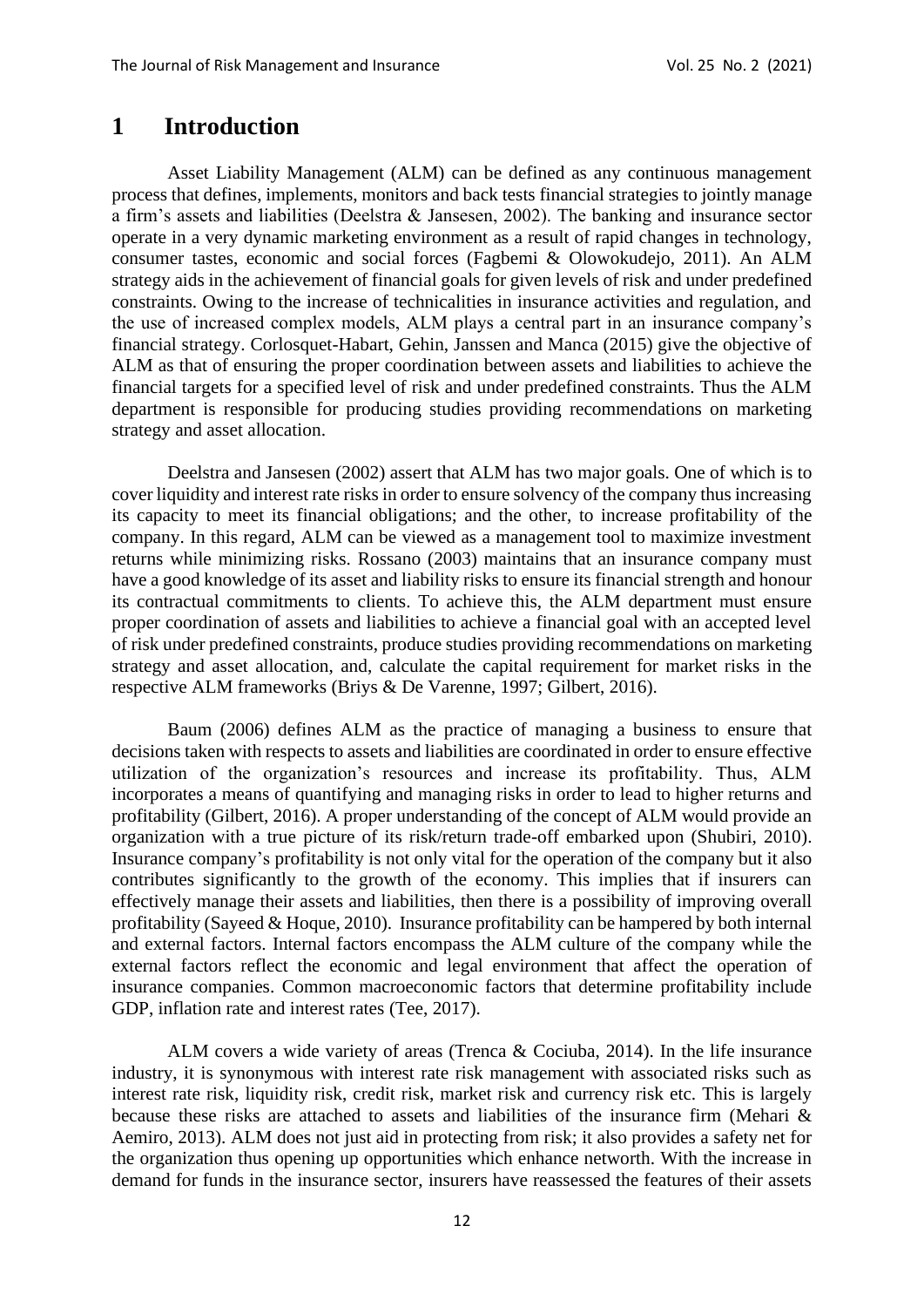and liabilities. Intense competition together with increasing volatility in interest rates have encouraged insurers to strike a balance between the spreads of its assets and liabilities, profitability and long term viability (Kozak, 2011; Obalola, Ime & Abaas, 2014). A mismatch between the asset and liability may affect the market value of the insurance company's equity and its entire profitability (Darush, 2013).

## **1.1 Statement of the problem**

The assessment and management of risk in the insurance industry has undergone changes in the last couple of years. One of the major changes has been the identification of the risk of a mismatch between assets and liabilities which tends to be one of the critical risks, insurers, especially those in the long term business are exposed to.

Determining the benchmark between liabilities and assets in an insurance business is mostly challenging. This is because for a life insurance business which is a long-term business, there is always the presence of undesirable and unavoidable risks which the insurer faces. These risks often arise from basic financial instruments the insurer adopts as the insurance system may be incomplete without hedging using some financial instruments. The insurer then discovers that genuinely risk-free assets do not exist and government bonds may not be a sufficient proxy. Moreover, the volume of outstanding insurance liabilities may significantly exceed the assets available to service them (Albrecher, Bauer, Embrechts, Filipovic, Koch, Korn, Loisel, Pelsser, Schiller, Schmeiser & Wagner, 2017).

As asset liability management does not just serve to protect from risk, it enables the insurer, as a liability-driven intermediary, to ensure that claims are met when they are due, thus enhancing overall networth and maximizing the profitability of the organization (Ramlall, 2009; Tamiru, 2013). Since ALM aims at managing financial risk exposures associated with the assets backing liabilities, several considerations must be made in the pursuit of an appropriate ALM mix (Gilbert, 2016). These include what sources of financial risk should fall within the scope of ALM; on what basis the risk should be measured and managed; what assets and what liabilities should be included, and which, if any, should be excluded. As investigating all these points is a tall wish for any one paper, ascertaining what assets and liabilities should be included in order to maximize profitability for the insurance company is therefore the focal point of this study.

#### **1.2 Objectives of the study**

The major objective of this study is to explore the relationship between assets, liabilities and the profitability of life insurance companies in Nigeria. Sub objectives include to:

- i. Assess the relationship between assets and profitability of life insurance companies.
- ii. Determine the relationship between liabilities and profitability of life insurance companies.
- iii. Assess the effect of macroeconomic factors on the profitability of life insurance companies.

## **1.3 Research questions**

The research questions posed for this study are as follows:

i. Is there any significant relationship between assets and profitability of life insurance companies?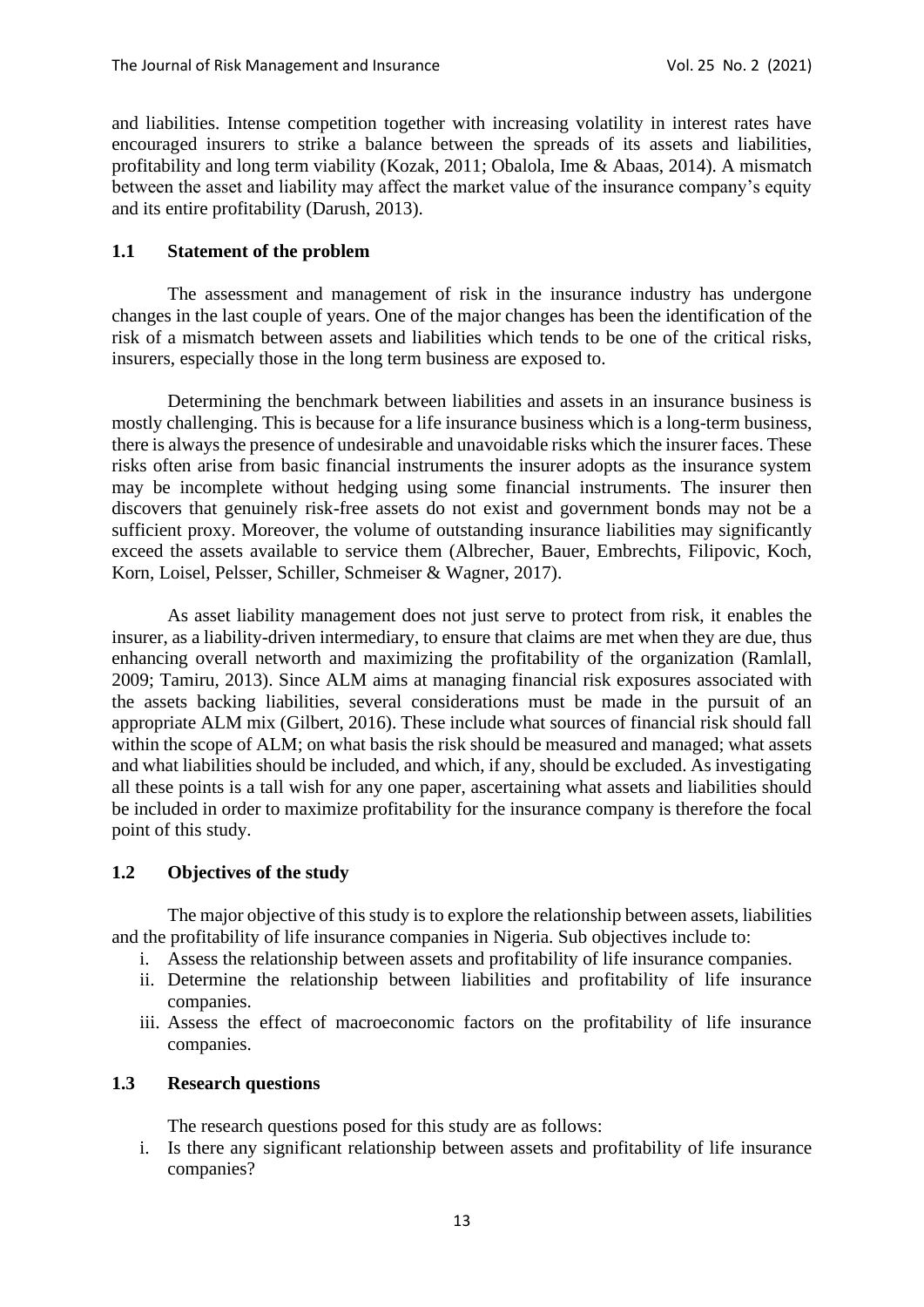- ii. Is there any significant relationship between liabilities and profitability of life insurance companies?
- iii. Is there any significant effect of macroeconomic factors on profitability of life insurance companies?

## **1.4 Study hypotheses**

In line with the research questions posed for the study, the following hypotheses are coined:

- i. There is no significant relationship between assets and profitability of life insurance companies.
- ii. There is no significant relationship between liabilities and profitability of life insurance companies.
- iii. There is no significant relationship between macroeconomic factors and profitability of life insurance companies.

## **1.5 Significance of the study**

The insurance business constitutes an area in which ALM is of great importance. This is because of the long term nature of an insurance firm's investment and obligations which amplifies the financial rewards and penalties for good and bad decisions. Thus this study is of great significance to insurers as it would aid insurers in seeking investments in assets that are appropriate to the nature and term of its insurance liabilities. This will enable them maximize returns within its risk tolerance level and available financial resources.

This study is significant to policymakers and regulators as it would guide them in setting informed guidelines on the allocation of resources among assets to maximize the profitability of life insurance companies. Investors will find this study helpful as it would assist them in making informed decisions about where to invest their money. This study will serve as a model to prospective insureds to assess the ability of the insurance company to meet up with its contractual obligations. Finally, scholars who wish to undertake further studies on ALM and the insurance industry would find this study as a significant addition to the pool of existing knowledge.

# **2 Literature Review**

## **Preamble**

In this section, literature on asset liability management (ALM) and profitability will be discussed under the conceptual, theoretical and empirical frameworks.

#### **2.1 Conceptual framework**

The challenges faced by insurers globally in their business operations keeps increasing. This is as a result of the increasing complexity of insurance products, emerging risk-based regulations with increased requirements for accuracy and consistency of calculations across the organization; coupled with increasing risk levels as insurers deal with persistent low-yield environments (Rosen & Zenios, 2008; Kannan, 2009). This has led insurers to seek for improved returns from broader and more diversified asset classes (Bergendhal & Janssen,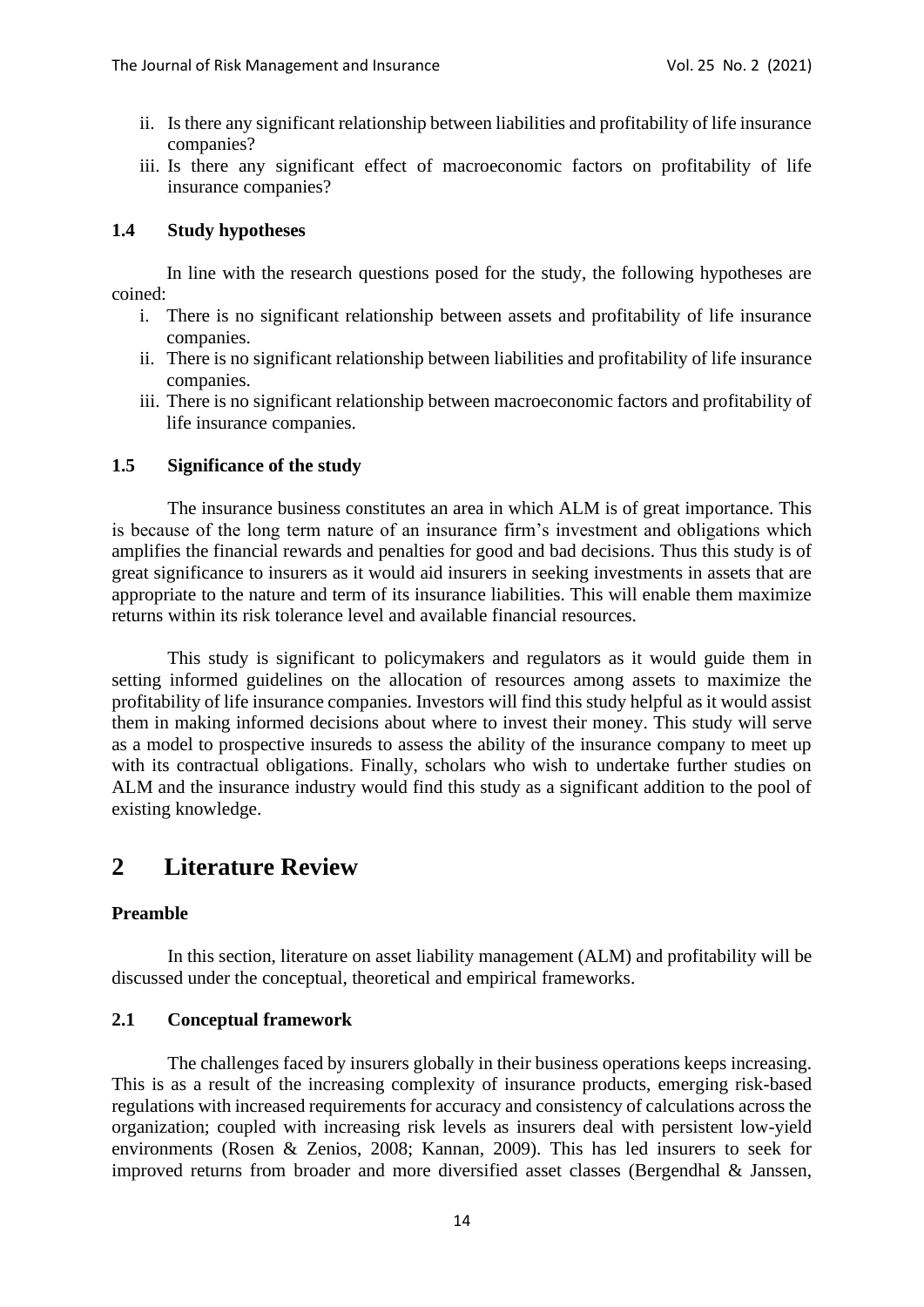1999; Orreborn, 2017). Different approaches to ALM has had their fair contribution to the challenges faced by insurers as each proposed model was adapted to either an asset or liability centric approach to ALM (Zenios & Ziemba, 2007). This divergence led to a lack of consistency across the enterprise which did not only result in regulatory scrutiny but also displayed a potential lack of accuracy on both sides of the balance sheet (IBM, 2014).

#### **2.1.1 The concept of asset liability management (ALM)**

Rodriguez (2018) defines an asset as a resource with the expectation of providing future benefits which implies a right to receive money. Liabilities, on the other hand, are debts or obligations that arise in the course of business operations and present an obligation to pay. In this regard, ALM can be viewed as a broad denomination for models that are used to forecast the evolution of a company along time, projecting together their assets and liabilities portfolios and computing the predicted cash inflows and outflows (Bergendhal & Janssen, 1999). ALM can be carried out in a bank, an insurance company or other financial institution such as a state pension fund or enterprises with huge and diversified assets and liabilities. To Orreborn (2017), ALM refers to managing the asset allocation with respect to the firm's liability cash flows. This implies managing the risks coming from mismatches between the firm's assets and liabilities. The society of Actuaries (2003:273) define ALM as

*an ongoing process of formulating, implementing, monitoring and revising strategies related to assets and liabilities to achieve an organization's financial objectives, given the organization's risk tolerances and other constraints.*

The history of ALM hinges on the variation in interest rates in developed countries which was capable of resulting in losses in financial services (Bergendhal & Janssen, 1999). Before the 1970s, there were little variations in interest rates in developed countries which resulted in low losses in asset and liability mismatches. Liabilities arising from deposits, life insurance policies or annuities were invested in assets such as loans, bonds or real estate. All assets and liabilities were held at book value which successfully hid financial risks arising from divulgence in assets and liabilities (Bergendhal & Janssen 1999; Rosen & Zenios, 2008).

A period of volatile interest rates was experienced in the 1970s which continued till the early 1980s. The volatility had precarious implications for financial institutions. The US regulation attempted to cap the interest rate that banks could pay depositors but this only led to an overseas migration for the market for US deposits (Bergendhal & Janssen, 1999). The associated risks did not seem so obvious owing to the accrual accounting employed by most firms. These firms gradually accrued financial losses over the subsequent five or 10 years. One of such firms is the Equitable Life Insurance Company (Deelstra & Janssen, 2002). The lessons learnt in this period led to the development of a sounder ALM. Managers of insurance firms sought ways to manage their balance sheets in order to maintain a mix of deposits through premiums, liabilities and investments in other to be consistent with the main insurance function and ensure long-term growth and risk management. This led to the development of new financial techniques such as gap analysis, duration analysis and scenario analysis in both banks and insurance companies (Fabozzi & Konishi, 1995; Corlosquet-Habart, Gehin, Janssen & Manca, 2015).

However, ALM practices have continued to evolve. Today, banks are increasingly using market value accounting for their business lines in daily trading operations. ALM is used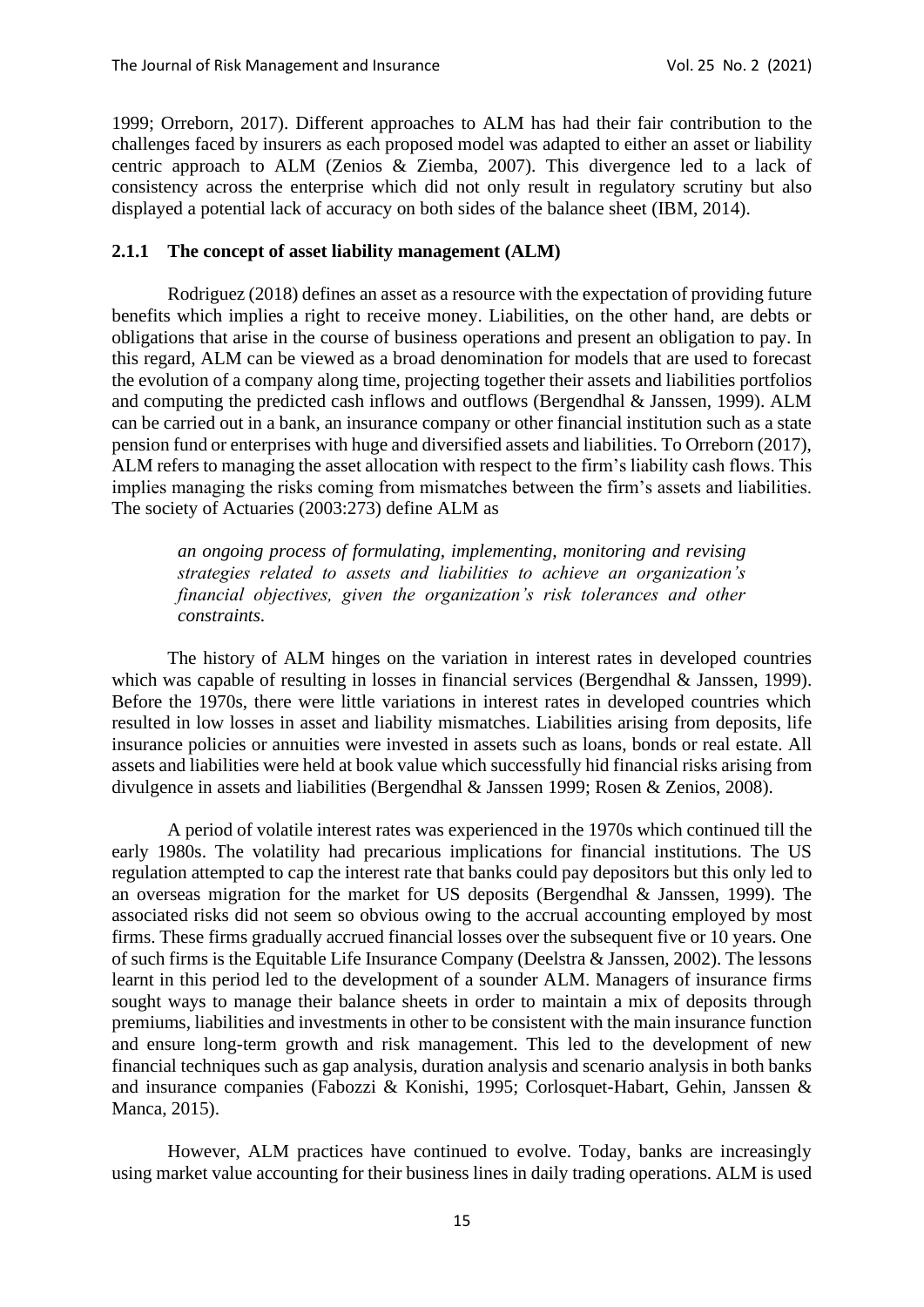for the management of assets and liabilities that must be accounted on an accrual basis ((Janssen, 1996; Gilbert, 2016). This covers all traditional insurance activities as well as bank lending and deposit taking. The growth of the derivative market has facilitated a variety of hedging strategies such as securitization which has enabled firms work on their asset and liability risk (Deelstra & Janssen, 2015). The scope of ALM has also widened. ALM departments are beginning to cover a wide variety or risks including foreign exchange risks. Non-financial firms are not excluded. Many corporations have adopted some ALM techniques to manage interest rate exposures, liquidity risks and foreign exchange risks. Some of these corporations manage commodity risks as well (Zenios & Ziemba, 2007; Rodriguez, 2018). The ALM process now acts as a link between risk management and strategic planning. This is because it not only offers solutions to mitigate and hedge risks arising from the interface between assets and liabilities but also provides a long term perspective for the conduct of both the insurance and banking business (Corlosquet-Habart, Gehin, Janssen & Manca, 2015).

#### **2.1.2 Missions of the ALM department for insurance companies**

Albrecher, *et al*, (2017) opine that it is important for an insurance company to have the requisite knowledge of appropriate combinations of its asset and liability to promote its financial strength and enhance its ability to honour its contractual commitments to clients. Ukpong and Folarin (2020) maintain that managing financial risks necessitates making organizational decisions about risk that are acceptable and those that are not, both internally and externally. The ALM department is thus saddled with the tasks of maintaining its financial goal with acceptable level of risk under predefined constraints (Bergendhal & Janssen 1999), producing studies providing recommendations on marketing strategy and asset allocation (Deelstra & Janssen, 2002), and calculating the capital requirement for market risks according to the Solvency III framework regulations (Corlosquet-Habart et al, 2015).

#### **2.1.3 Profitability**

Profitability can be regarded as the ability of a business to utilize its assets in order to generate revenues in an efficient manner (Charumath, 2012). Olowokudejo and Ajemunigbohun (2016) assert that increased profitability, increased market share, increased industry competitive position and increased customer loyalty and affiliation all enhance organizational performance. The factors underpinning the financial performance of financial firms are often difficult to discern because of the intangible nature of outputs and the lack of transparency over resource allocation decisions. Researchers such as Shubiri (2010) and Mahboob (2015) maintain that profitability is the lifeline of 'for profit' organizations and can be used as a tool for measuring how successfully an organization has been able to achieve its objectives.

Wright (1992) in Wasike (2016) argues that measuring profitability in insurance is difficult in comparison to other financial institutions because of the unique accounting system applied to insurance. During a particular year, the insurance company may not know how much profit or loss it recorded since only 40% of incurred claims were paid by the close of the year. This implies that 60% of incurred claims were carried forward to the succeeding underwriting year. According to Boadi, Antwi and Lartey (2013), the difficulty in measuring insurers' profitability is owing to factors such as actual mortality, investment earnings, scale of shareholder's dividend or bonus and taxation. These in turn depend on fair premium that would cover claim cost, administrative underwriting expenses and reasonable profit. Such fair level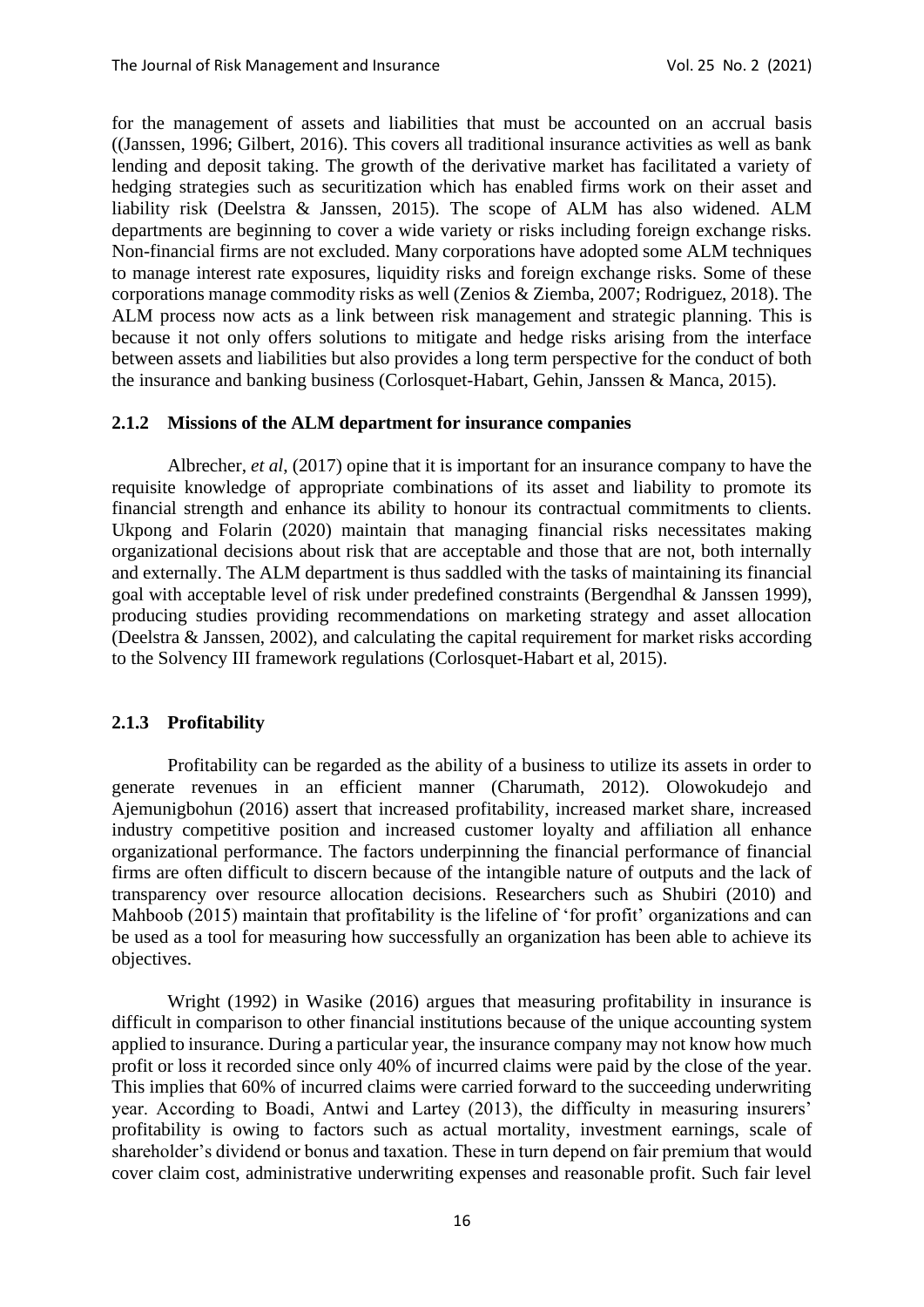of premium can only be achieved through high level of accuracy in the underwriters' predictions (Yusuf & Dansu, 2014). Profitability can be measured using the return on invested capital (ROIC), return on equity (ROE) and the return on assets (ROA) (Malik, 2011). In determining the profitability of general insurance companies in Poland, Kazimierz (2016) used six measures of profitability which are – profitability ratio of technical activity, assets profitability ratio, equity profitability ratio, sales profitability ratio, profitability of subscribed capitals and profitability of gross premium written.

#### **2.2 Theoretical review**

#### **2.2.1 The statistical cost accounting theory**

This is an empirical model based on accounting relationships. It attributes the differences in a firm's earnings to difference in the structure of their balance sheet by regressing accounting earnings on the firms' assets and liabilities. It was first applied in the transportation industry by Meyer and Kraft (1961). Hester (1964) further applied it in commercial bank samples from India and the United States. With the banks, it was used to estimate the marginal rates of return and cost on bank portfolio items, to compare the rates of return on various loan categories and to investigate the profitability differences across different classes of banks (Hester & Zoellner, 1966; Vasiliou, 1998). The fundamental hypothesis of the model is that the rates of return for assets are positive and vary across assets while the rates of return for liabilities are negative and vary across liabilities. Hester and Pierce (1975) contend that if this theoretical proposition is correct and the balance sheet items of banks are not just scalar multiples of each other, variation in bank portfolios explains the variations in bank earnings.

The ordinary least square regression is usually used to estimate the parameters of the model on a cross sectional sample of data. The parameters of the assets are expected to have positive signs, while that of liabilities are expected to appear with negative signs. The net income realized by the bank will be a linear function of the elements of its portfolio. To this end, a bank's profit (net income) can be expressed as the weighted sum of its various assets and liabilities (Vasiliou, 1998).

#### **2.2.2 The theory of mismatching**

This is a generalized Janssen model also known as the multidimensional model. As illustrated by Ars and Janssen (1994), in this model, a portfolio of asset pools A1, A2,  $\dots$  A<sub>n</sub> with some segments containing only interest rate sensitive securities and some only shares are treated with a less realistic model in order to obtain an increased understanding of its different influences. The assets are modelled as one group of interest rate sensitive securities reflecting the rates of return of the asset portfolio in the past. As insurance companies invest mostly in bonds, by assuming the asset portfolio contains N zero-coupon bonds, they are modelled by the rates of returns which have been obtained by the portfolio over the las years.

From the generalized model, the Janssen model progresses to the perfect matching where the relationship between the asset process and liability process are studied in order to establish their matching principles. From the model, the assets A and liabilities B have no perfect match if for some time  $t \ge 0$  the asset value A(t) becomes lower than the liability value  $B(t)$ . This defines the first mismatching time in the period  $(0,T)$ . In practice, perfect matching of insurance liabilities might be too demanding since low risk investment strategies associated with the highest degree of matching usually produce lower expected returns. This leads to a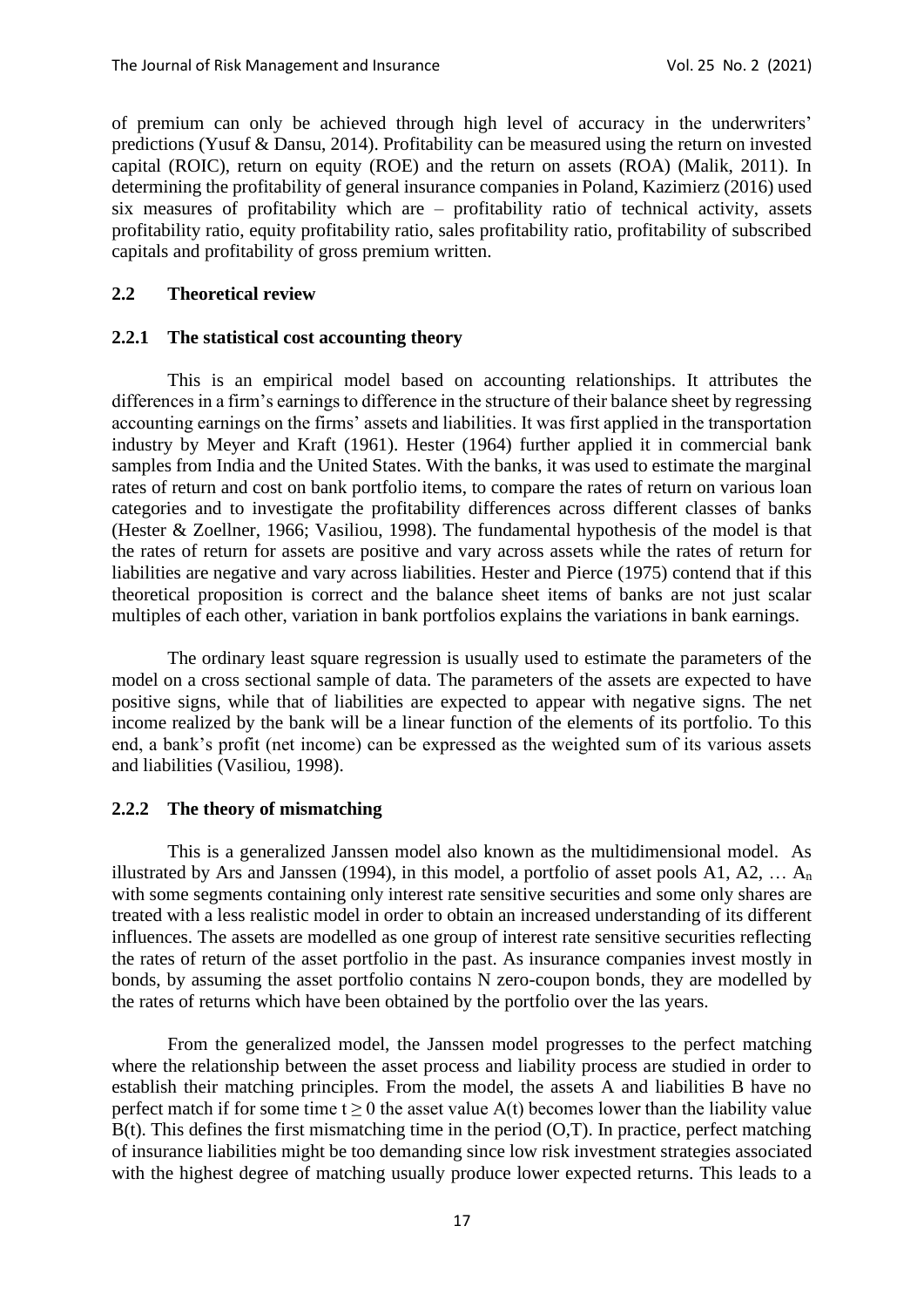final matching which would ensure the assets cover the liabilities at the end of the period (Deelstra & Janseen, 2015).

#### **2.2.3 Asset-liability management theory**

This theory was extensively adopted by Oracle (2011). It portrays the core functions of ALM as consisting of managing maturity gaps and mismatches. Structural gaps as an aspect of maturity gaps stresses the importance of balancing maturities as well as cash flows on each side of the balance sheet. Emphasis is placed on balancing the gaps, issuing timely guidelines to adjust focus on right product types and tenors and actively involve asset liability committees in the process. Duration is also used to measure the interest rate sensitivity. The Macaulay's duration, according to Odhiambo (2006), is traditionally accepted as a good measure of the length of portfolio of discounted cash flows over the life of an asset or liability.

It is of common practice to measure duration of portfolio for different product types as well as on an overall portfolio level. This is usually useful in the simulation of how the duration of a portfolio could be affected by future events. Macaulay duration measures the weighted average time-to-maturity of the bonds cash flow while the weightings are the present values of the cash flows (Fabozzi, 2003). Other areas considered in the ALM theory is the dynamic gap management and the management of static gap as these reports simulate future gap positions for assumed business volumes and exercise of options. Also, proposed new volumes, prepayment transactions and assumed deposit roll-overs create a major ALM gap (Simatwa 2015).

#### **2.3 Empirical framework**

Kozak (2011) studied the determinants of profitability of general insurance companies in Poland during integration with the European financial system. Using a panel data set of 25 general insurance companies for the period 2002 – 2009, the result of the regression model indicated that an increase in their gross premiums and decrease in total operating expenses had a positive impact on profitability and cost efficiency of insurance companies. Also, GDP growth rate and the market share of foreign owned companies positively impact on the profitability of general insurance companies during the integration period. Using a time series and cross sectional data of select deposit money banks in Nigeria, Ajibola (2016) conducted a panel data regression to explore the relationship between ALM and financial performance. The findings showed that asset variables are positively related to the return on equity while the liability variables were the reverse.

Sayeed and Hoque (2010) in a study of the determinants of commercial banks profitability using panel data analysis, discovered a significant positive relationship between return on asset and total asset and a significant negative relationship between return on assets and total liabilities. In addition, a significant negative relationship was found between return on asset and growth rate of GDP as well as inflation rates for the affected companies. Gyekyi (2011) in a study of the effects of ALM on the profitability of the Ghanaian National Investment Bank found that the value of assets and liabilities of the bank had a significant effect on its profitability. Decrease in asset value led to an increase in banking profitability. Liabilities also had a significant effect on company's profitability. There was a direct effect of inflation rate on profitability as an increase in inflation rate led to an increase in profitability. Kramaric, Miletic and Pavic (2017) in their study of the profitability determinants of insurance markets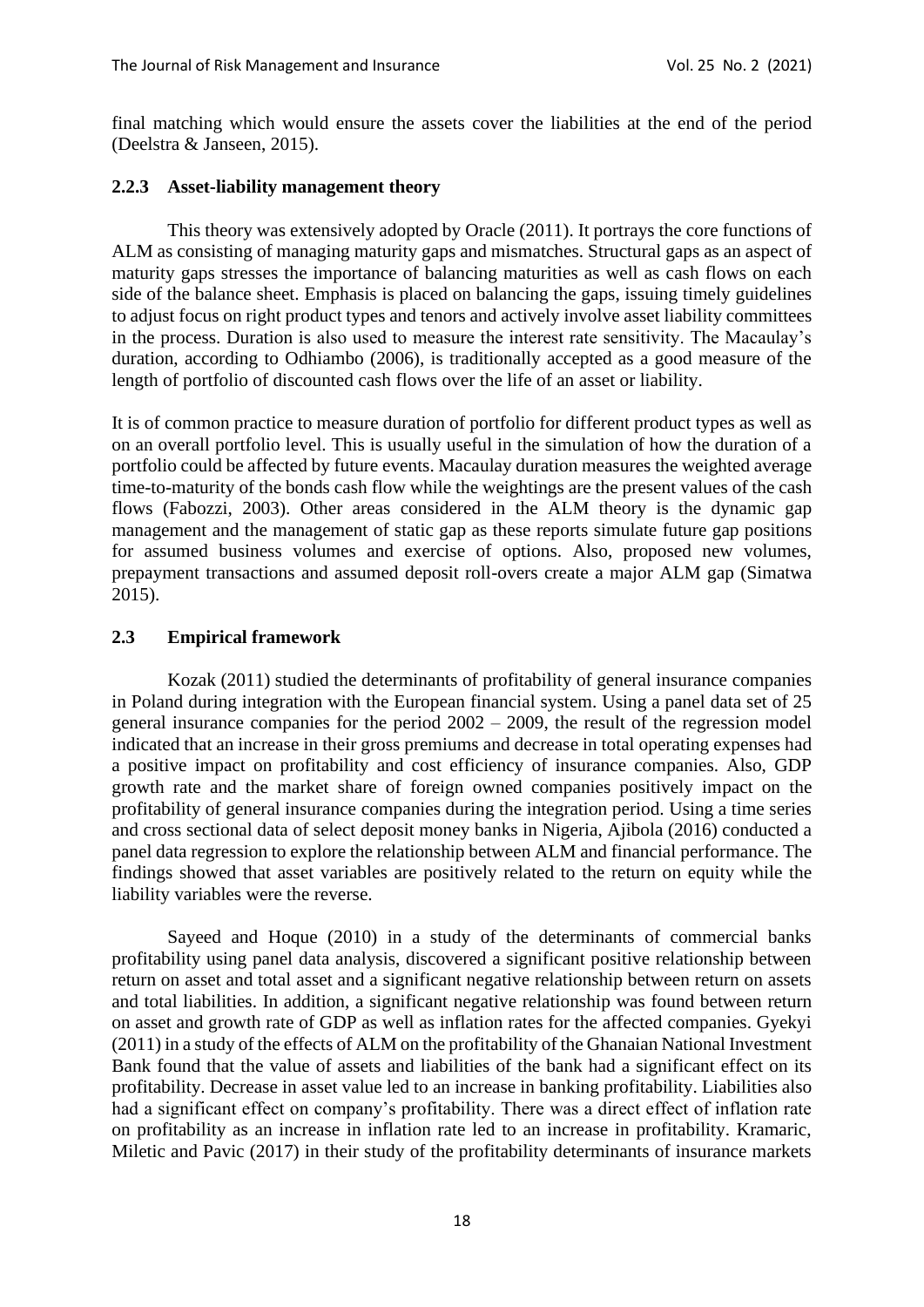in selected central and eastern European countries observed a significant influence of growth rate of real GDP on the return on assets.

Malik (2011) in a study of the determinants of the profitability of insurance companies found that there is a significant positive relationship between the volume of capital and profitability of insurance companies. A similar study by Tee (2017) on ALM and the profitability of listed banks in Ghana using a robust panel regression revealed that total assets affect profitability positively while total liabilities and credit balances have a significant and negative effect on banks' profitability. There was no significant effect of the macroeconomic variables on profitability. Shrestha (2015) used the pooled OLS regression analysis in studying the effect of ALM on bank profitability in Nepal. The results showed that all assets including fixed assets affect profitability positively while all liabilities had a negative effect on profitability. GDP and inflation rate also had a negative effect on profitability.

Tamiru (2013) used the statistical cost accounting model to estimate profitability as a function of balance sheet and macroeconomic variables in Ethiopia. Using a sample of eight commercial banks over the period 2005 -2010, the model hypothesized that the rate of return on earnings assets is positive and varies across assets while the rate of costs on liabilities is negative and varies across liabilities. The pooled OLS regression indicated that all assets except fixed assets affect profitability positively while all liabilities have a significant negative effect on banks profitability. Real growth rate of GDP also recorded a negative effect on profitability. Lee (2014) studied the effects of firm-specific and macroeconomic factors on profitability of property-liability insurance industry in Taiwan. Using a panel dataset of 15 insurance companies through the time period 1999-2009, the return on assets was used as a dependent variable to measure insurer's profitability. With the ordinary least square regression, fixed effect model and random effect model, the analysis revealed that input cost and return on investment have significant influence on profitability.

#### **2.4 Research gap and contribution to knowledge**

Most of the empirical studies bordering on ALM and profitability has been carried out in banks and have largely dealt on strategic measures of bank profitability. These works include that of Sayeed and Ziaul Hoque (2010), Shubiri (2010), Tamiru (2013), Thuku (2015), Shrestha (2015), Tee (2017) and Owusu and Alhassan (2020). While a reasonable number of research work has been done in ALM and insurance companies in recent times, most of these works have been in relation to solvency and stochastic analysis. Such works include that of Chiu and Li (2006), Consigli and Dempster (2008), Yang, Gondzio and Grothey (2009), Das, Lu, Papaioannou and Petrova (2012) and Trenca, Zapodeanu and Cociuba (2017).

Trying to establish a relationship between ALM and profitability of insurance companies is an area that has received very little attention. This is evident in the dearth of literature on the subject. In addition, the SCA model has so far been applied to the banking industry, it is still yet to be fully applied to the insurance sector and to the life insurance divide in particular. Since banks and insurance companies fall in the same financial sector, the researcher deems it fit to apply the same model for insurance companies and examine its workability. This is therefore the gap this study hopes to fill.

This study will be of immense help to insurers as the output would serve as a useful database and resource material in the area of ALM and profitability as a whole. It would also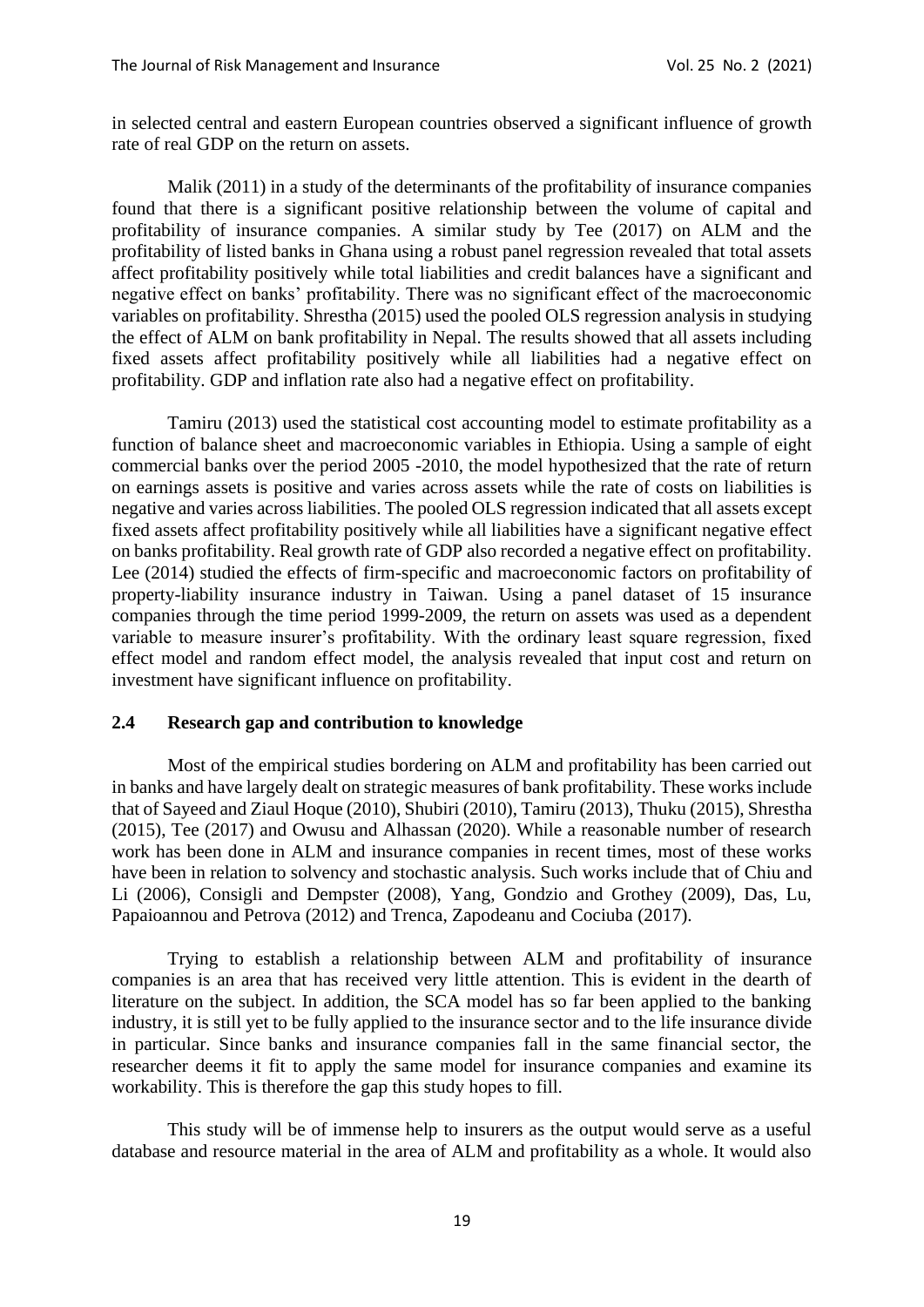contribute to existing literature by presenting results on ALM and profitability in life insurance on a developing country like Nigeria.

# **3 Research methodology**

#### **Preamble**

In this section, the methodology adopted for the research analysis is discussed. Subsections cover the research design, sources of data, population and sample size, description of variables and model specification together with the data analytic procedure.

#### **3.1 Research design**

The expost facto research design is adopted as this study is an after-event research and is based on already existing data. The research approach is purely quantitative and data is made up of both time series and cross sectional data.

Secondary data required for the study is sourced from the Nigeria Insurance Association (NIA) Digest, Central Bank of Nigeria (CBN) Database and from the websites of the selected insurance companies for the 12-year period covering 2008 – 2019. The choice of the start date is to consolidate on the 2007 recapitalization of the insurance industry. The researcher considers this time period substantially sufficient for the study.

#### **3.2 Population and sample size**

The population of this study is made up of the 18 life insurance companies in Nigeria as at 2019. To achieve a balanced panel study, sample size was selected on two criteria: the existence of the company through the study period (2008-2019) and the availability of financial statements. Ten (10) life insurance companies met these criteria and were duly selected as sample size for the study. These companies are: African alliance Plc, Capital Express Assurance Ltd, FBN Insurance Ltd, Goldlink Insurance Ltd, Great Nigeria Insurance Plc, Lasaco Assurance, Leadway Assurance, Mutual Benefits Life Insurance, Royal Exchange Prudential Life Insurance, Standard Alliance Insurance Plc.

#### **3.3 Description of variables and model specification**

Variables used in the analysis are chosen based on relevant theory and literature in line with similar studies on the subject and based on the availability of data.

#### **3.3.1 Dependent variable**

Profitability is the dependent variable for the study which is measured by the return on assets (ROA). The return on assets is calculated as a ratio of profit after tax to total assets. Trenca and Cociuba (2014) maintain that the return on assets is a more comprehensive measure of overall firm performance from an accounting perspective as it is a primary indicator of managerial efficiency and indicates how capable the managers of the firm can convert the firm's assets into net earnings. Darush (2013) and Thuku (2015) tend to support this assertion as they posit that ROA as a measure of profitability is not distorted by high equity multipliers.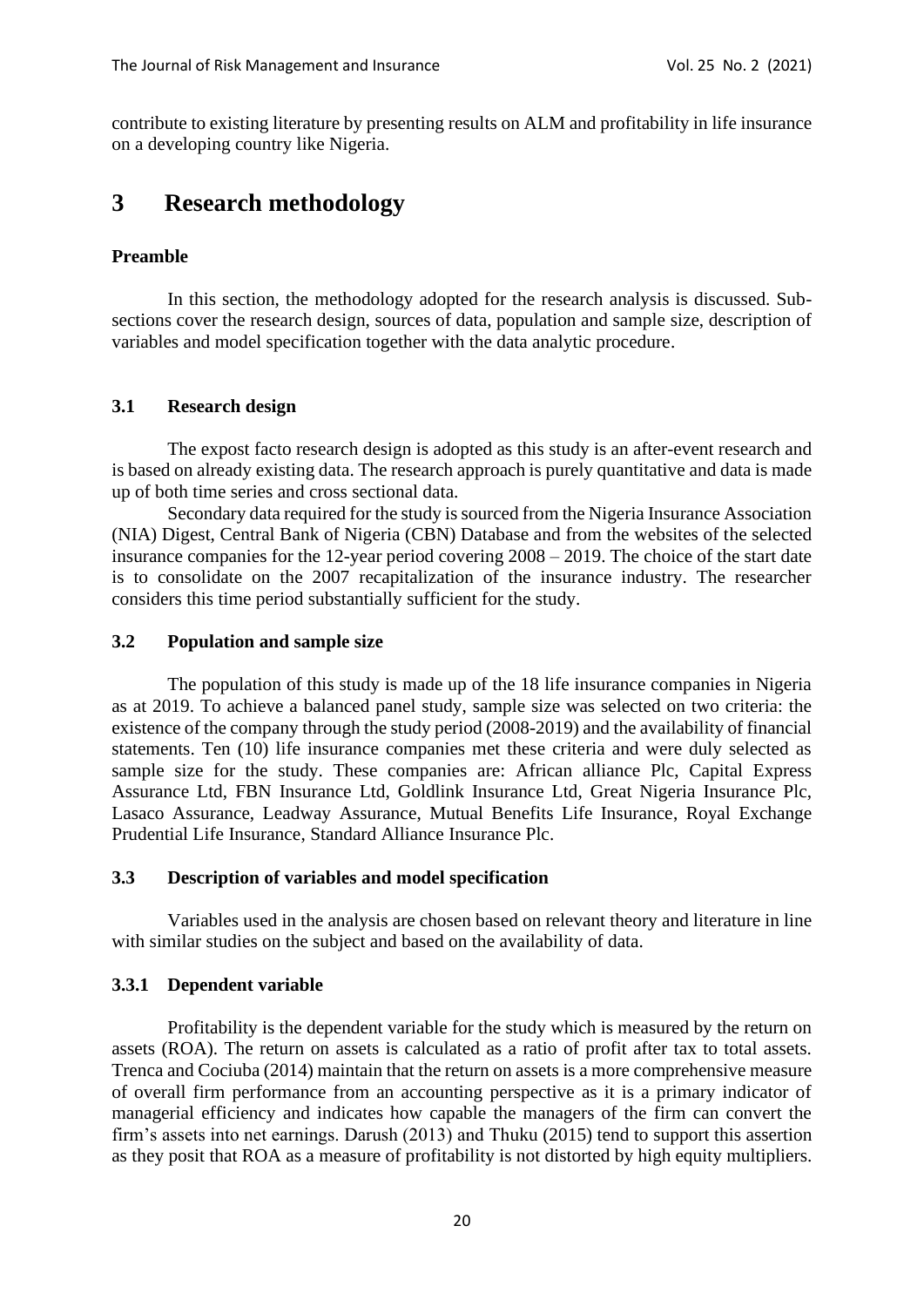#### **3.4.2 Independent variables**

These consist of various components of assets and liabilities of the life insurance company. Assets include cash at hand and bank balance, property and equipment, financial assets, debtors and prepayment while insurance contract liabilities, trade payables, investment liabilities and other liabilities represent liabilities. Shrestha (2015) asserts that the profitability of an insurance company can be hampered by both internal and external factors. The internal factors consist of the ALM culture of the company while the external factors encompass the economic and legal factors affecting the company. To incorporate the external factors, the researcher adopts two macroeconomic variables, GDP and inflation rate in carrying out an allembracive analysis.

#### **3.4.3 Model specification**

In examining the effect of ALM on the profitability of life insurance companies, the statistical cost accounting (SCA) model is adopted. This model was first postulated by Hester and Zoellner (1966) and had subsequently been adopted by Hester and Pierce (1975), Kwast and Rose (1982) and Vasiliou (1996). The SCA model is based on the assumption that the rate of return of earning assets is positive and varies across assets whereas the rate of cost on liabilities is negative and varies across liabilities. Its basic theoretical framework is based on the fact that ALM has potentially positive or negative energy on the profitability of financial firms in the presence of other factors such as the market structure and macroeconomic conditions. These macroeconomic factors have been incorporated by Kwast and Rose (1982), Sayeed and Hoque (2010), Shubiri (2010), Tamiru (2013) and Tee (2017) in a bid to present the traditional model in a modified way. Tamiru (2013) posits that if these factors are not included in the model, the regression results may be unreliable and the coefficients biased. Thus, the SCA model is basically:

$$
Y_{it} = \alpha_I + \sum \alpha_{2i} A_{ilt} + \sum \alpha_{3j} L_{jkt} + e_{lt}
$$
 (1)

Where *Y* represents the profit of the firm

*A<sup>i</sup>* is the *i*th asset,

L*<sup>j</sup>* is the *j*th liability,

*i* refers to different classes of assets,

*j* refers to different classes of liability,

*l* represents the number of firms, i.e.  $l = 1,2...k$ 

*t* is the time period,  $t = 1,2,...T$ 

 $\alpha_{2i}$  is the rates of return and shows the variations in profit by replacing one unit of cash with one unit of the *i*th asset and is expected to be positive or non-negative.

 $a_{3i}$  represents the rate of cost of liabilities and indicates the changes in profit by adding one unit of cash and one unit of *j*th liability and is expected to be negative or non-positive.

*α<sup>1</sup>* is a constant term, and

 $e_{lt}$  is the stochastics error term accounting for stochastic differences among the firms (Owusu & Alhassan, 2020)

Kramaric, Miletic and Pavic (2017) in adopting this model for the insurance industry stated it thus:

$$
Y_{it} = c + \sum_{k=1}^{k} \beta_k X_{it}^{k} + \varepsilon_{it}
$$
 (2)  

$$
\varepsilon_{it} = z_i + u_{it}
$$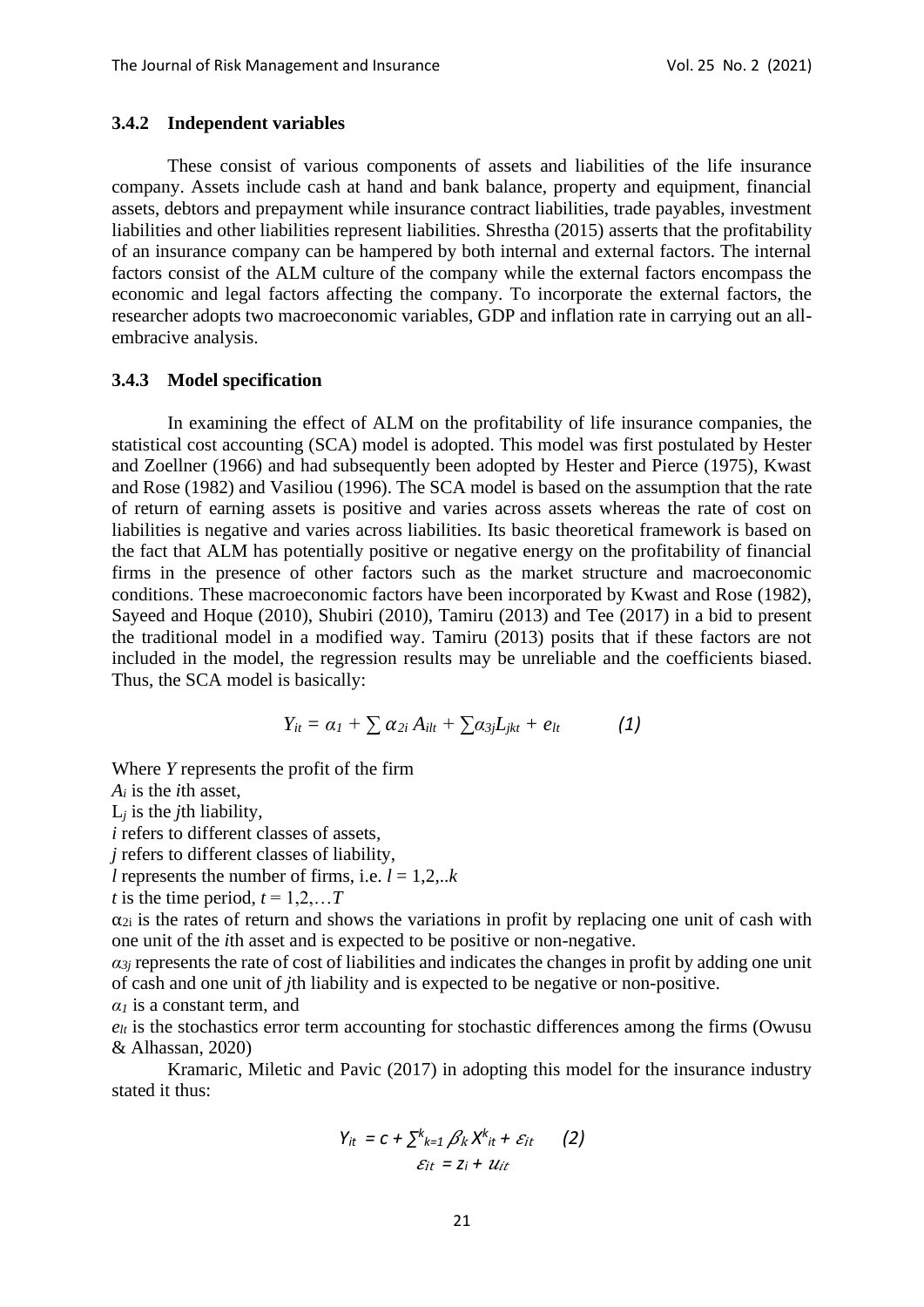where  $Y_{it}$  is the profitability of the insurance company *i* at time *t*, with  $i = 1...N$ ;  $t = 1...T$ .  $X_{it}$  are k independent variables;

 $\varepsilon_{it}$  is the disturbance term with  $z_i$  being the unobserved insurance-specific effect and  $u_{it}$  being the idiosyncratic error as a one-way error component regression model.

In other to incorporate the effect of macro-economic factors in the analysis, the growth rate of GDP and inflation rate is introduced into the model. This is in line with the works of Tamiru (2013) and Tee (2017). Thus, the modified model used in this study is presented as:

$$
Y_{it} = \alpha_1 + \sum \alpha_{2i} A_{ilt} + \sum \alpha_{3j} L_{jlt} + GDP + INFR + e_{lt}
$$
 (3)

Where  $Y_{it}$  is the profitability ratio (ROA) of life insurance company *l* at time *t*, *Ai* is the *i*th asset,

L*<sup>j</sup>* is the *j*th liability,

*i* represents different classes of assets

*j* represents the different classes of liabiity

*l* represents the number of firms,  $l = 1,2,...10$ 

*t* is the time period,  $t = 1, 2, \ldots 12$ 

*GDP* is the real GDP growth rate for years 2008-2019; and

*INFR* is the corresponding inflation rates.

*α<sup>1</sup>* is a constant term, and

 $e_{lt}$  is the stochastics error term.

A description of both the explained and explanatory variables and their apiori expectations is presented in table 1.

| <b>Variable</b> | <b>Description</b>              | <b>Expected sign</b> |
|-----------------|---------------------------------|----------------------|
|                 | <b>Profitability</b>            |                      |
| <b>ROA</b>      | Return on assets                |                      |
|                 | (Profit after tax/total assets) |                      |
|                 | <b>Assets</b>                   |                      |
| <b>CACE</b>     | Cash and cash equivalents       | Positive $(+)$       |
| <b>FINAT</b>    | <b>Financial Assets</b>         | Positive $(+)$       |
| <b>DBTP</b>     | Debtors and Prepayments         | Positive $(+)$       |
| <b>PROPE</b>    | Property and equipment          | Positive $(+)$       |
|                 |                                 |                      |
| <b>INSCL</b>    | Insurance contract liabilities  | Negative $(-)$       |
| <b>TRP</b>      | Trade payables                  | Negative $(-)$       |
| <b>INVL</b>     | <b>Investment liabilities</b>   | Negative $(-)$       |
| <b>OTHL</b>     | Other liabilities               | Negative $(-)$       |
|                 | <b>Macro-economic factors</b>   |                      |
| <b>GDP</b>      | Real GDP growth rate            | Positive $(+)$       |
| <b>INFR</b>     | Inflation rate                  | Negative $(-)$       |

## Table 1: Description of study variables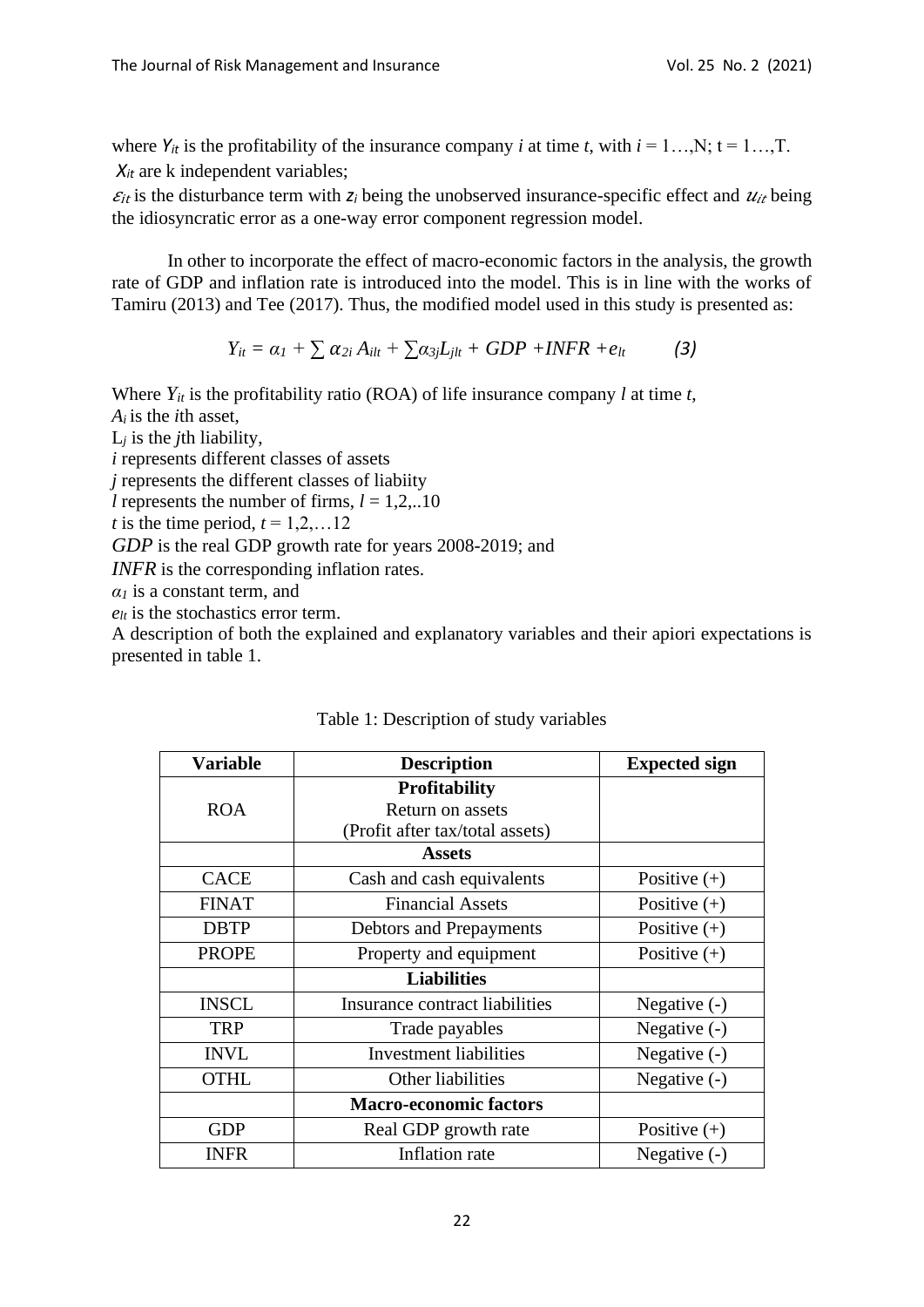Following the description of variables, the model specification can be translated thus:

$$
ROA_{it} = \alpha_I + \alpha_{Ii} CACE_{lt} + \alpha_{2i} FINAT_{lt} + \alpha_{3i} DBTP_{lt} + \alpha_{4i} PROPE_{lt} + \alpha_{5j} INSCL_{lt} + \alpha_{6j} TRP_{lt} + \alpha_{7j} INVL_{lt} + \alpha_{8j} OTHL_{lt} + GDP + INFR + e_{lt} \quad (4)
$$

# **4 Data presentation and analysis**

#### **Preamble**

This section contains the analysis carried out in the data, the results obtained and the subsequent discussion of results. It is made up of the descriptive statistics, stationarity tests, correlation and panel regression tests.

## **4.1 Presentation of data**

The descriptive statistics for the explained and explanatory variables are presented in table 2. It is based on the panel data set organized from 10 life insurance companies with a total observation of 120. Raw data is used for each of the variables and not their log or first difference transformations.

| Variabl      | Mean     | Maximu       | Minimu     | Std. Dev.      | <b>Skewnes</b> | Kurtosi | Jarque-  | Prob.            |
|--------------|----------|--------------|------------|----------------|----------------|---------|----------|------------------|
| e            |          | m            | m          |                | s              |         | Berra    |                  |
| <b>ROA</b>   | 3.911708 | 114.3810     | 0.000000   | 11.06112       | 8.5024         | 84.475  | 34637.0  | 0.000            |
|              |          |              |            |                |                |         | $\Omega$ | $\overline{0}$   |
| <b>CACE</b>  | 1394718. | 9410464      | 6488.000   | 1839992        | 1.9418         | 6.7191  | 144.571  | 0.000            |
|              | $\theta$ |              |            |                |                |         | 9        | $\Omega$         |
| <b>FINAT</b> | 12381338 | $2.60E + 08$ | 0.000000   | 3379053        | 5.1158         | 32.255  | 4802.76  | 0.000            |
|              |          |              |            | $\overline{4}$ |                |         | 9        | $\boldsymbol{0}$ |
| <b>DBTP</b>  | 675144.6 | 3784933      | 0.000000   | 781368.6       | 1.7610         | 5.9890  | 106.695  | 0.000            |
|              |          |              |            |                |                |         | 3        | $\overline{0}$   |
| <b>PROPE</b> | 673991.5 | 6285400      | 3390.000   | 939279.1       | 3.7500         | 20.118  | 1746.37  | 0.000            |
|              |          |              |            |                |                |         |          | $\Omega$         |
| <b>INSCL</b> | 10362332 | $2.30E + 08$ | 0.000000   | 2938390        | 5.2323         | 33.824  | 5298.22  | 0.000            |
|              |          |              |            | 5              |                |         | 6        | $\overline{0}$   |
| <b>TRP</b>   | 439582.2 | 7467902      | 0.000000   | 1004770        | 4.7901         | 29.243  | 3902.47  | 0.000            |
|              |          |              |            |                |                |         |          | $\Omega$         |
| <b>INVL</b>  | 4384543  | 26796212     | 0.000000   | 7215289        | 2.0308         | 5.8722  | 123.735  | 0.000            |
|              |          |              |            |                |                |         | 8        | $\Omega$         |
| <b>OTHL</b>  | 668139.6 | 4271337      | 0.000000   | 816906.1       | 2.4583         | 9.4860  | 331.205  | 0.000            |
|              |          |              |            |                |                |         | 5        | $\Omega$         |
| <b>GDP</b>   | 0.042917 | 0.095400     | $-0.01580$ | 0.032824       | $-0.1071$      | 1.9680  | 5.55544  | 0.062            |
|              |          |              |            |                |                |         |          | $\overline{2}$   |
| <b>INFR</b>  | 11.83750 | 16.50000     | 8.000000   | 2.525780       | 0.2530         | 2.3183  | 3.60369  | 0.165            |
|              |          |              |            |                |                |         | 9        | $\boldsymbol{0}$ |

#### Table 2: Descriptive statistics

Source: Authors computation from Eviews 9.0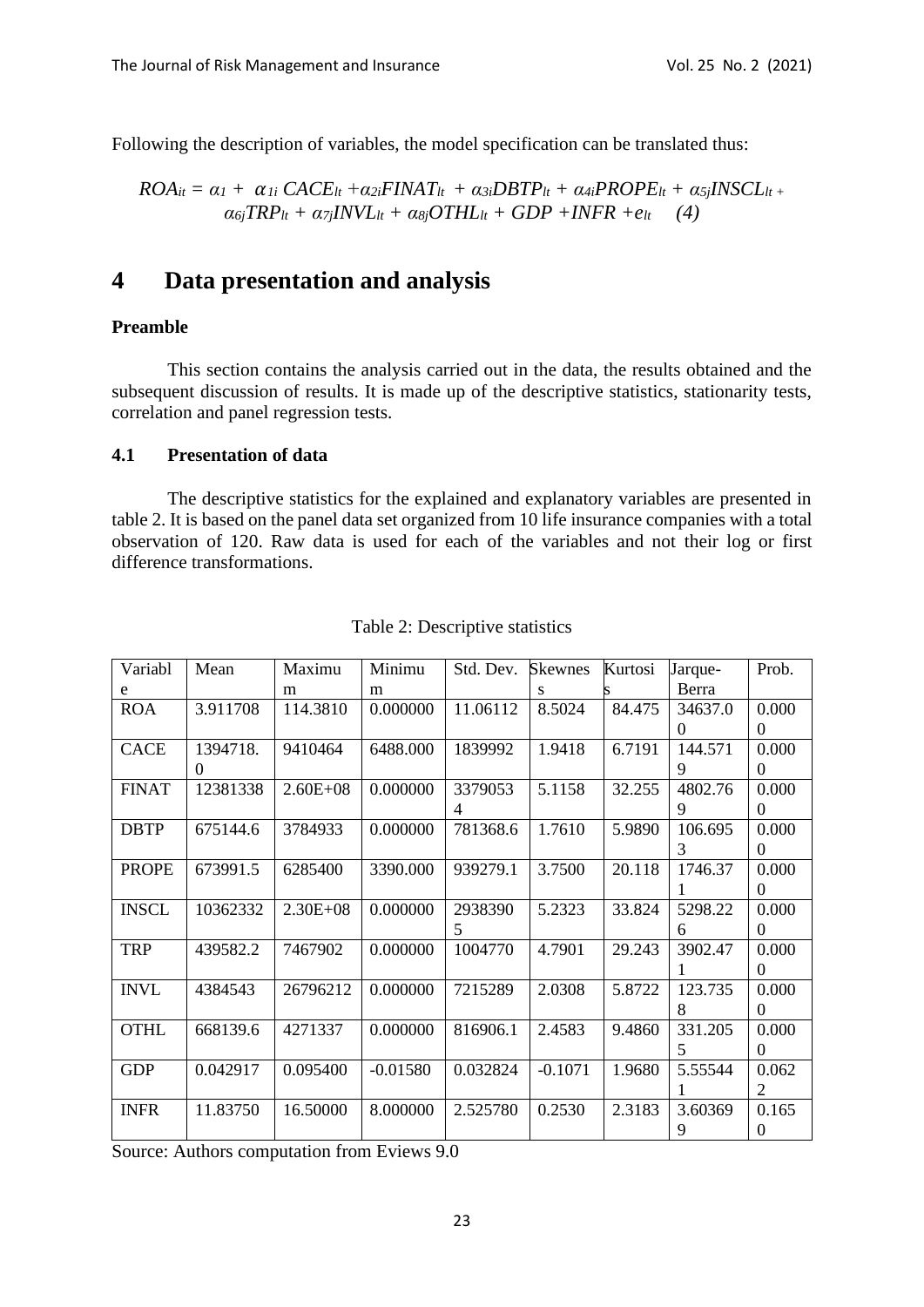From table 2, it can be observed that ROA has a mean value of 3.91 with a standard deviation of 11.06 which indicates the variability in the profitability of the sampled companies. CACE with a maximum value of 9410464 and a minimum value of 6488 indicates a wide variability between the maximum and minimum values held as cash and cash equivalents by the select companies. There is also a wide variability among the liabilities of the companies which is indicated by the wide gap between their maximum and minimum values, though they all have a minimum value of 0.000. The GDP growth rate has a mean value of 0.042917 with a variability of 0.032824 from the mean. Inflation rate (INFR) has a maximum figure of 16.5% and a minimum figure of 8.0 with a 2.527 deviation of observations among samples. The comparison between the maximum values and minimum values with the mean value of GDP shows there is a lower variability in the growth rate of GDP. The same applies for inflation rate.

INFR has a normal skewness of 0 which means it is symmetric around the mean. All other variables are positively skewed except GDP. This implies that all the assets and liabilities used for the study together with the ROA have a tendency for more higher values than the sample mean and are long right tailed. GDP on the other hand with a negative skewness has more lower values than the sample mean.

All the variables aside from GDP and INFR are leptokurtic. This is because they have a kurtosis value greater than 3 indicating the presence of a greater number of higher values from the sample mean. GDP and INFR with kurtosis value of less than 3 are platykurtic with a flattened curve and have a greater number of values lower than the sample mean. The Jarque-Berra probability tests the null hypothesis that the distribution is normal. GDP and INFR though platykurtic, have Jarque Berra probabilities greater than 0.05 which indicate normal distributions. The other not normally distributed variables could be attributed to the high disparity of variations from the sample mean in the raw data.

#### **4.2 Analysis of data**

Unit root test was carried out on the data to test for the stationarity of the data. Since the values of the assets and liabilities were huge, the log-transformed data to the same base was used for this analysis and for subsequent analysis to reduce the variability among the data, ensure equivalence in the data and yield more plausible results. The ADF and the PP-Fisher chi square was used in testing for stationarity. It tests for the null hypothesis of a unit root against the alternative that the time series data on the respective variables are stationary. If the null hypothesis is rejected, it means the series is stationary i.e., it is integrated to order zero. However, if the series is non-stationary; it is integrated to a higher order and must be differenced till it becomes stationary or till it gets to the second order differencing, whichever comes first.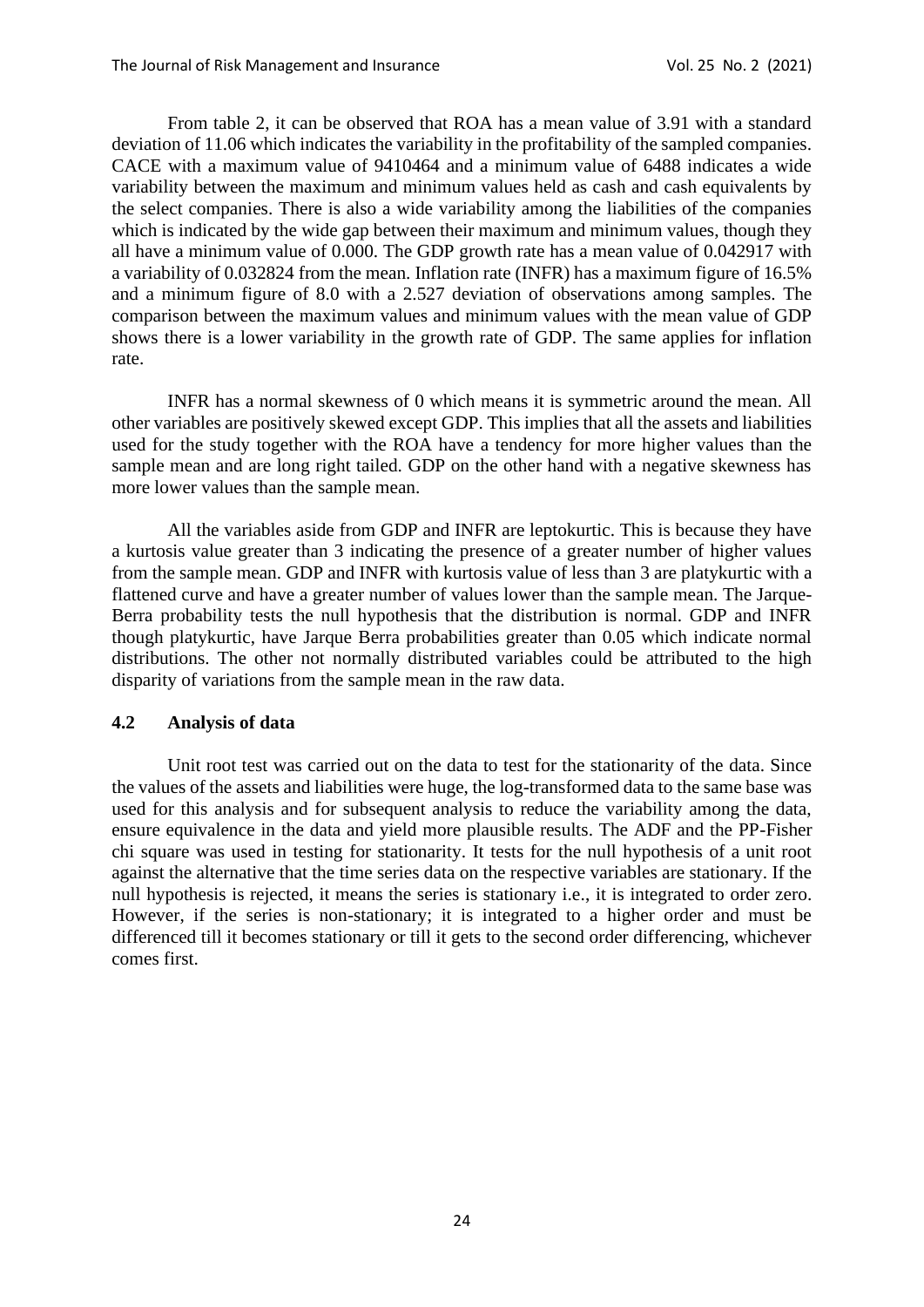| Variable     | <b>ADF</b> |             | PP-Fisher chi square | of<br>Order |             |
|--------------|------------|-------------|----------------------|-------------|-------------|
|              | Statistic  | Probability | Statistic            | Probability | Integration |
| <b>ROA</b>   | 75.8183    | 0.0000      | 38.1153              | 0.0037      | I(0)        |
| <b>CACE</b>  | 49.3364    | 0.0003      | 94.4643              | 0.0000      | I(1)        |
| <b>FINAT</b> | 62.3675    | 0.0000      | 106.812              | 0.0000      | I(1)        |
| <b>DBTP</b>  | 38.3003    | 0.0081      | 47.9672              | 0.0004      | I(0)        |
| <b>PROPE</b> | 40.2256    | 0.0047      | 121.213              | 0.0000      | I(2)        |
| <b>INSCL</b> | 53.3995    | 0.0001      | 133.746              | 0.0000      | I(1)        |
| <b>TRP</b>   | 58.5192    | 0.0000      | 118.231              | 0.0000      | I(0)        |
| <b>INVL</b>  | 36.7650    | 0.0125      | 65.6640              | 0.0000      | I(0)        |
| <b>OTHL</b>  | 45.4358    | 0.0010      | 123.133              | 0.0000      | I(0)        |
| <b>GDP</b>   | 106.872    | 0.0000      | 87.1259              | 0.0000      | I(1)        |
| <b>INFR</b>  | 34.3766    | 0.0237      | 51.5879              | 0.0001      | I(1)        |

Table 3: Unit root test

Source: Author's computation from Eviews 9

From the table, it can be observed that ROA, DBTP, TRP, INVL and OTHL were stationary at the levels. CACE, FINAT, INSCL and the macro economic variables were stationary at the first difference. PROPE was stationary at the second difference. This indicates the absence of any unit root as all study variables are stationary. This signifies the absence of shocks in the model and the tendency for future statistical behavior to replicate the past behavior.

#### **Correlation analysis**

A correlation analysis was conducted to test the level of association between the variables. This is because there is a tendency for several independent variables in a research analysis to lead to misleading and unrealistic valuation of contributions in the course of explaining the dependent variable. This is common where there is high collinearity (0.7 and above) between two or more independent variables. Multicollinearity can lead to unrealistically high standard error estimates of regression coefficients. This can result in false conclusions on the significance of the independent variables in the model being analyzed. This would be contrary to the assumption that independent variables in a research analysis are interdependent.

Values of correlation coefficient ranges between +1 and -1. A correlation coefficient of +1 indicates a perfect positive association between the two variables concerned while -1 indicates a perfect negative association. A correlation coefficient of zero indicates the absence of a linear relationship between the variables. The Pearson product correlation, being the most widely used bi-variant correlation statistic was used for this study and the result is as presented in table 4.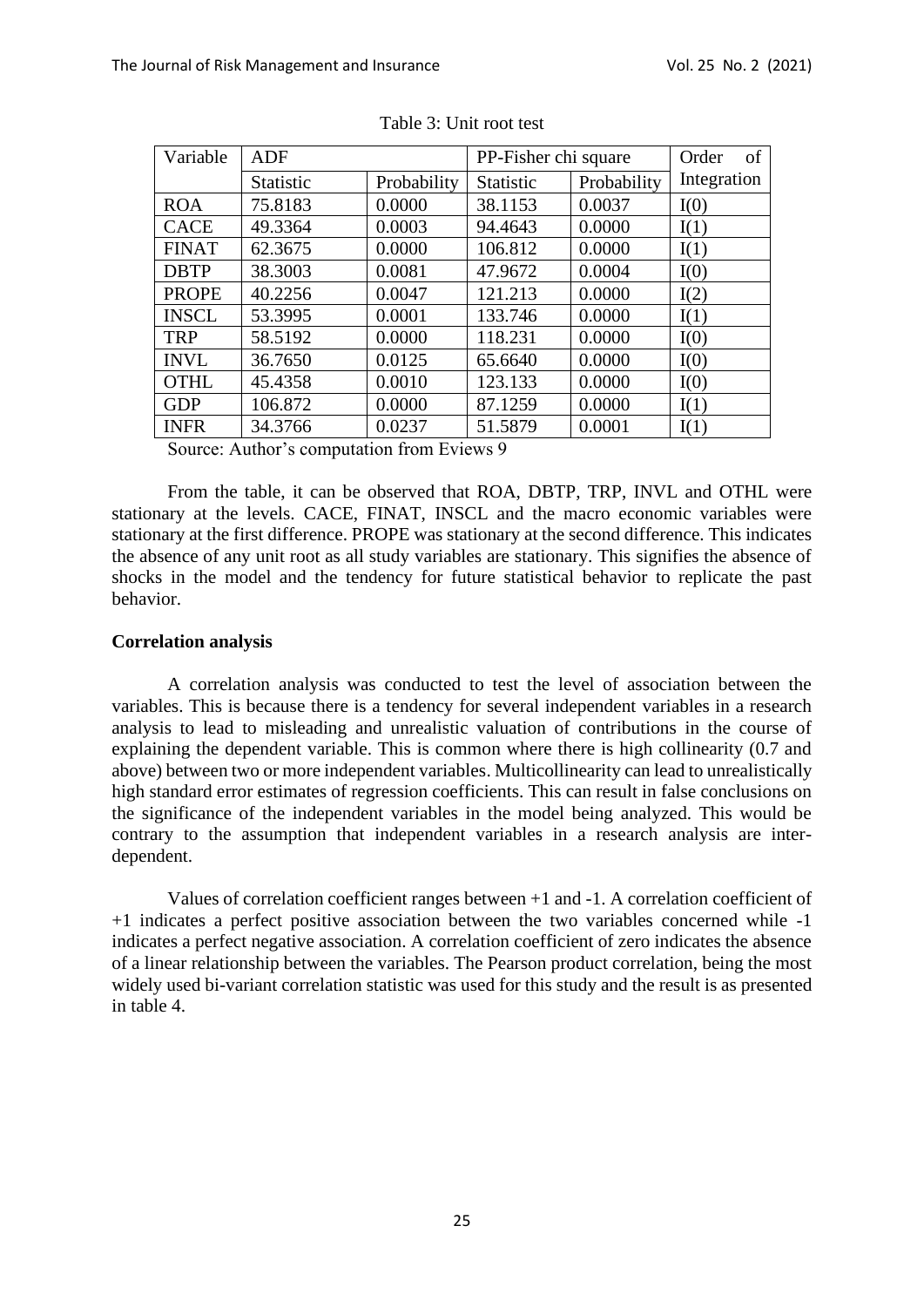| Variable     | <b>ROA</b> | <b>CACE</b> | <b>FINAT</b> | <b>DBTP</b> | <b>PROP</b> | <b>INSCL</b> | <b>TRP</b> | <b>INVL</b> | <b>OTHL</b> | <b>GDP</b> | <b>INFR</b> |
|--------------|------------|-------------|--------------|-------------|-------------|--------------|------------|-------------|-------------|------------|-------------|
|              |            |             |              |             | E           |              |            |             |             |            |             |
| <b>ROA</b>   | 1.0000     |             |              |             |             |              |            |             |             |            |             |
| <b>CACE</b>  | $-0.0438$  | 1.0000      |              |             |             |              |            |             |             |            |             |
|              | $0.0081*$  |             |              |             |             |              |            |             |             |            |             |
| <b>FINAT</b> | 0.0221     | 0.3669      | 1.0000       |             |             |              |            |             |             |            |             |
|              | $0.0215*$  | $0.000*$    |              |             |             |              |            |             |             |            |             |
| <b>DBTP</b>  | $-0.0365$  | 0.3207      | 0.0469       | 1.0000      |             |              |            |             |             |            |             |
|              | $0.0205*$  | $0.0004*$   | 0.6111       |             |             |              |            |             |             |            |             |
| <b>PROPE</b> | $-0.5271$  | 0.0182      | 0.2232       | $-0.0475$   | 1.0000      |              |            |             |             |            |             |
|              | 0.5675     | 0.8438      | $0.0143*$    | 0.6062      |             |              |            |             |             |            |             |
| <b>INSCL</b> | $-0.0368$  | 0.4638      | 0.4476       | 0.1630      | 0.2259      | 1.0000       |            |             |             |            |             |
|              | 0.6896     | $0.0000*$   | $0.0000*$    | 0.0752      | $0.0131*$   |              |            |             |             |            |             |
| <b>TRP</b>   | $-0.0664$  | 0.1033      | 0.4474       | $-0.0986$   | 0.3768      | 0.4884       | 1.0000     |             |             |            |             |
|              | $0.0063*$  | 0.2615      | $0.0000*$    | 0.2839      | $0.0000*$   | $0.0000*$    |            |             |             |            |             |
| <b>INVL</b>  | $-0.1001$  | 0.3399      | 0.2267       | 0.0830      | 0.2178      | 0.2635       | 0.1490     | 1.0000      |             |            |             |
|              | 0.2769     | $0.0001*$   | $0.0128*$    | 0.3673      | $0.0168*$   | $0.0036*$    | 0.1042     |             |             |            |             |
| <b>OTHL</b>  | $-0.1001$  | 0.2240      | 0.2280       | 0.0816      | 0.0274      | 0.4580       | 0.2033     | 0.2787      | 1.0000      |            |             |
|              | $0.0028*$  | $0.0139*$   | $0.0122*$    | 0.3756      | 0.7668      | $0.0000*$    | $0.0259*$  | $0.0021*$   |             |            |             |
| <b>GDP</b>   | 0.1555     | $-0.4475$   | $-0.1343$    | $-0.2553$   | $-0.0347$   | $-0.4705$    | $-0.1138$  | $-0.2899$   | $-0.4011$   | 1.0000     |             |
|              | $0.0022*$  | $0.0000*$   | 0.1435       | $0.0049*$   | 0.7068      | $0.0000*$    | 0.2160     | $0.0013*$   | $0.0000*$   |            |             |
| <b>INFR</b>  | 0.0222     | 0.0385      | 0.0668       | $-0.0277$   | 0.0332      | 0.0588       | 0.0691     | 0.0819      | $-0.0450$   | $-0.3514$  | 1.000       |
|              | 0.8097     | 0.6757      | 0.4684       | 0.7635      | 0.7190      | 0.5232       | 0.4528     | 0.3733      | 0.6253      | $0.0001*$  |             |

Table 4: Pearson correlation matrix for explained and explanatory variables

Source: Authors computation from Eviews 9

\* probability values significant at 5% level

Table 4 shows the correlation matrix of the variables with their coefficients and probability at the 0.05 level of significance as computed by Eviews 9 statistical package. The upper value represents the correlation coefficient which indicates the strength of the correlation among the variables, while the lower value shows the probability values which indicate the significance of the correlation coefficient. It can be observed that the correlation coefficients among the variables are mostly below 0.5. There is no perfect negative  $(-1)$  or positive  $(+1)$ relationship. This indicates the absence of multicollinearity among the variables and adds credence to the data obtained and its suitability for the analysis. From the table, all the assets and liabilities are negatively correlated with ROA (profitability) except FINAT (financial assets). This implies that an increase in these variables leads to a decrease in profitability. The macro economic variables, GDP and INFR, however, are positively correlated with ROA. This implies that an increase in both GDP and INFR results in an increase in profitability. Also, a low negative relationship exists between GDP and the other independent variables as observed in the table.

At the 5% level of significance, p-values less than 5% indicate significant relationships. Thus from table 4, it can be observed that significant relationships exist between ROA and CACE, CACE and FINAT, ROA and FINAT, CACE and DBTP, FINAT and PROPE, CACE and INSCL, etc. Even though the correlation analysis shows the direction and degree of associations between the variables, cause and effect inferences cannot be made regarding the relationship of the variables. Hence, the researcher proceeds to conduct the tests of panel regression analysis.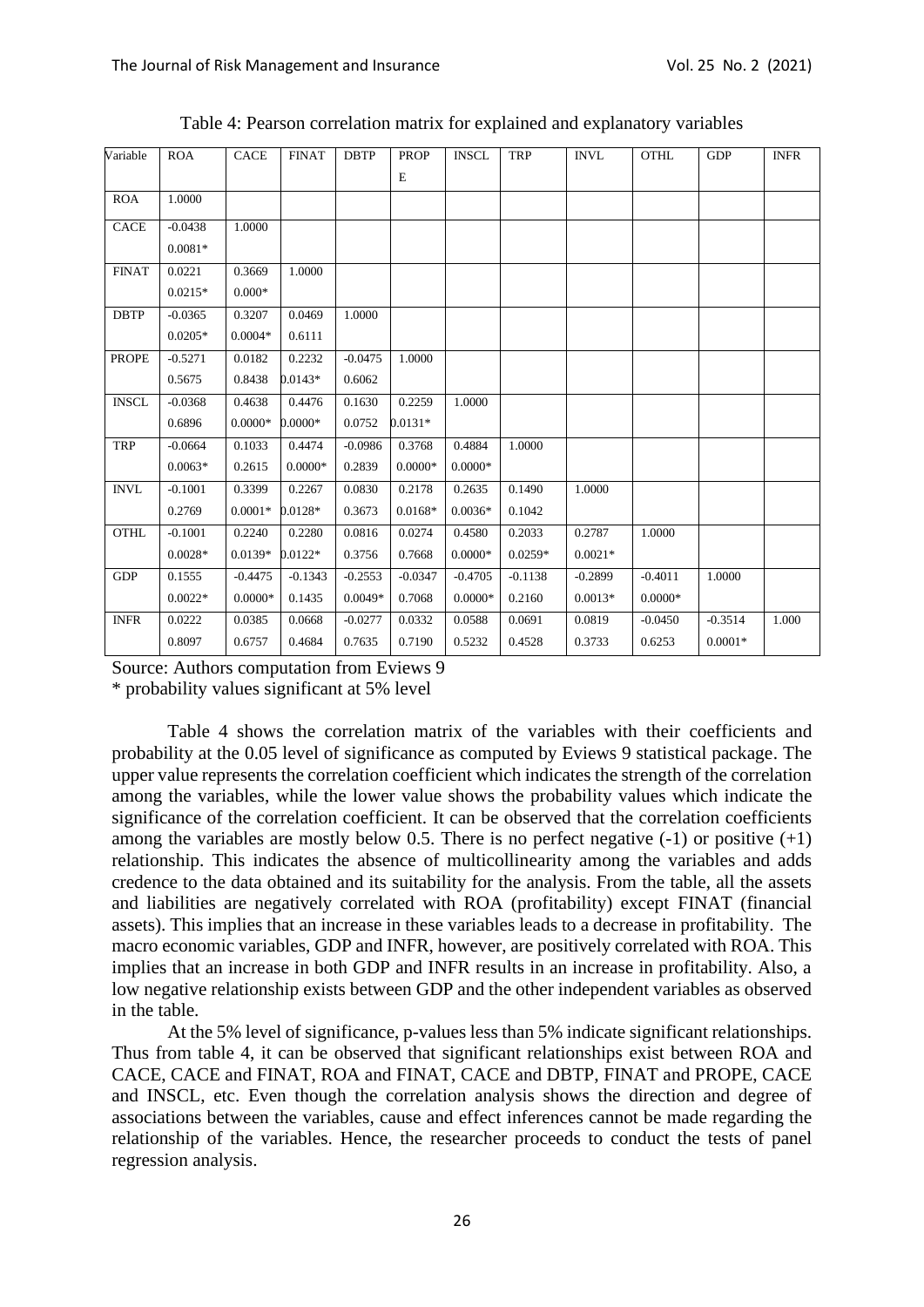Dependent Variable: ROA Method: Panel Least Squares

Sample: 2008 2019 Periods included: 12

| Cross-sections included: 10<br>Total panel (balanced) observations: 120 |                              |                                  |             |          |  |  |
|-------------------------------------------------------------------------|------------------------------|----------------------------------|-------------|----------|--|--|
| Variable                                                                | Coefficient                  | Std. Error                       | t-Statistic | Prob.    |  |  |
| $\mathcal{C}$                                                           | $-15.84933$                  | 22.00774                         | $-0.720171$ | 0.4731   |  |  |
| <b>CACE</b>                                                             | 0.156920                     | 2.496071                         | 0.062867    | 0.0082   |  |  |
| <b>FINAT</b>                                                            | 2.155105                     | 1.495913                         | 1.440662    | 0.0152   |  |  |
| <b>DBTP</b>                                                             | 0.157725                     | 0.886842                         | 0.177851    | 0.0235   |  |  |
| <b>PROPE</b>                                                            | $-0.626305$                  | 2.400604                         | $-0.260895$ | 0.0967   |  |  |
| <b>INSCL</b>                                                            | 1.463889                     | 1.987559                         | 0.736526    | 0.1462   |  |  |
| <b>TRP</b>                                                              | $-1.397277$                  | 1.040465                         | $-1.342936$ | 0.0163   |  |  |
| <b>INVL</b>                                                             | $-0.270288$                  | 0.852318                         | $-0.317121$ | 0.4518   |  |  |
| <b>OTHL</b>                                                             | $-0.300917$                  | 0.847646                         | $-0.355004$ | 0.0033   |  |  |
| <b>GDP</b>                                                              | 76.95894                     | 49.40763                         | 1.557633    | 0.0012   |  |  |
| <b>INFR</b>                                                             | 0.429958                     | 0.478313                         | 0.898907    | 0.3709   |  |  |
| <b>DUMMY</b>                                                            | $-1.345385$                  | 4.364101                         | $-0.308285$ | 0.0431   |  |  |
|                                                                         | <b>Effects Specification</b> |                                  |             |          |  |  |
| Cross-section fixed (dummy variables)                                   |                              |                                  |             |          |  |  |
| R-squared                                                               | 0.625260                     | Mean dependent var               |             | 3.911708 |  |  |
| <b>Adjusted R-squared</b>                                               | 0.593141                     | S.D. dependent var               |             | 11.06112 |  |  |
| S.E. of regression                                                      | 11.15551                     | Akaike info criterion            |             | 7.812756 |  |  |
| Sum squared resid<br>12444.54<br>Schwarz criterion<br>8.277338          |                              |                                  |             |          |  |  |
| Log likelihood                                                          | -448.7654                    | Hannan-Quinn criter.<br>8.001425 |             |          |  |  |

## Table 5: Fixed Effect Panel Data Regression

F-statistic 1.894454 Durbin-Watson stat 2.167734

Prob(F-statistic) 0.000283

Source: Computation from Eviews 9

#### **Fixed Effect Model**

The fixed effect model treats the unobserved individual heterogeneity  $(\alpha_i)$  for each cross section to be correlated with the explanatory variables. It involves a transformation to remove the unobserved effect,  $\alpha_i$ , prior to the estimation. It assumes that the correlation between  $\alpha_i$  and  $A_i$  and that of  $\alpha_i$  and  $L_i$  is not equal to zero. The researchers consider this model appropriate as the direction of the causal effect is theoretically clear and to guard against the problem of unobserved heterogeneity. As it can be observed in table 5, the Eviews 9 software adds an intercept to the model so that the fixed effects estimates are relative to the constant term and add up to zero. The intercept is not a new variable to estimate so it does not decrease the degree of freedom. Rather, it is the average of cross-sectional specific intercepts fixed effects that are already considered as variables. Year dummy was used and a spike dummy variable was introduced for the year 2014 where there was a spike in economic activities as observed by the increased GDP and the lowest interest rates.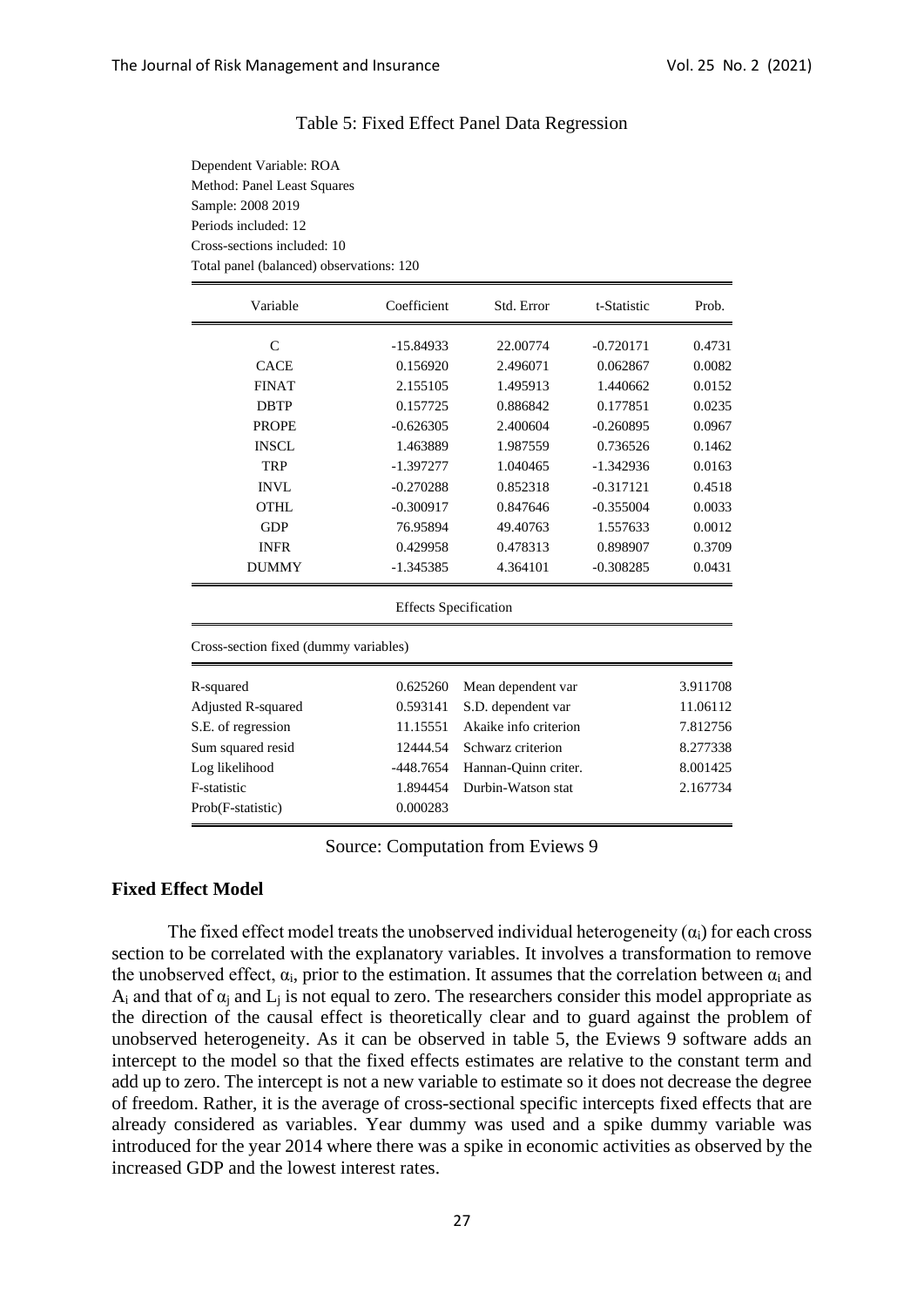From table 5, it can be observed that CACE, FINAT and DBTP are all positively and significantly related with ROA. Property and Equipment (PROPE) is negatively related and also insignificant with ROA. This can be explained by the fact that property and equipment which are fixed assets is not only incapable of generating much profit but also reduces the opportunity of investment in profitable investments. Technically, the more money invested in this kind of asset, the lesser the opportunity for investment in other profitable assets. The table also reveals that the companies yield significantly higher returns from financial assets (FINAT) and cash and cash equivalents (CACE) as against debtors and prepayments (DBTP) and property and equipment. This may be attributed to the nature of the life insurance business.

All the liabilities are negatively related with ROA except INSCL (Insurance Contract liabilities). While that of TRP (Trade payables) and OTHL (Other liabilities) were significant, INSCL and INVL (Investment liabilities) were not. The growth rate of the real GDP is positive and significant to ROA. This implies that favourable market conditions aid insurance performance and profitability. The dummy variable has a negative coefficient of -1.345 and a p-value of 0.0431. since the p-value is less than 5 percent and the coefficient is negative, we conclude that the independent variables collectively have a significant negative relationship with profitability.

The coefficient of determination  $(R^2)$  stat of 0.6252 indicates that 62.5% of the life insurance companies' profitability can be predicted by the ALM and macroeconomic variables used in the study. The adjusted  $R^2$  measures how well the regression model explains the variations in the dependent variable. An adjusted  $\mathbb{R}^2$  of 59.3% indicates that the changes in the independent variables explain 59.3% change in ROA while the remaining 40.7% change can be explained by other factors not included in the model. This means the variables are fair explanatory variables for the effect of asset liability management on the profitability of life insurance companies. A positive and insignificant relationship was observed between inflation rate and ROA.

The F-statistic computes the standard F-test of the joint hypothesis that all the coefficients except the intercept equal zero. The F-stat probability displays the p-value corresponding to the observed F-statistic. In the fixed panel data regression an F-Stat Probability of 0.000283 adds to the credence of the model, that most of the models are significant and the model has a good fit. The measurement error associated with the proxy used for the dependent variable is captured by the individual fixed effects. Focusing on the withinindividual variation as against the between-individual variation overcomes this error and reduces the potential source of bias.

#### **Random Effect Model**

The random effect estimation assumes that the individual specific effects are independent of the regressors and are included as the error term. In line with panel data analysis, we progress to the random effect model as presented in table 6.

As with the fixed effect, the constant is negative and insignificant. CACE, FINAT and OTHL also remain significant. However, in contrast to the fixed effect, DBTP is negatively and insignificantly related to profitability. INSCL and INVL remain insignificant. GDP is significant with 0.0048 while inflation rate remains insignificant with 0.3639. The dummy variable is insignificant and negatively affects profitability. The random effect records an  $\mathbb{R}^2$ of 51.4% and an adjusted  $R^2$  of 47.2%. These values are considerably lower than that recorded with the fixed effect. An F-stat probability of 0.09 is also higher than the F-stat probability recorded with the fixed effect.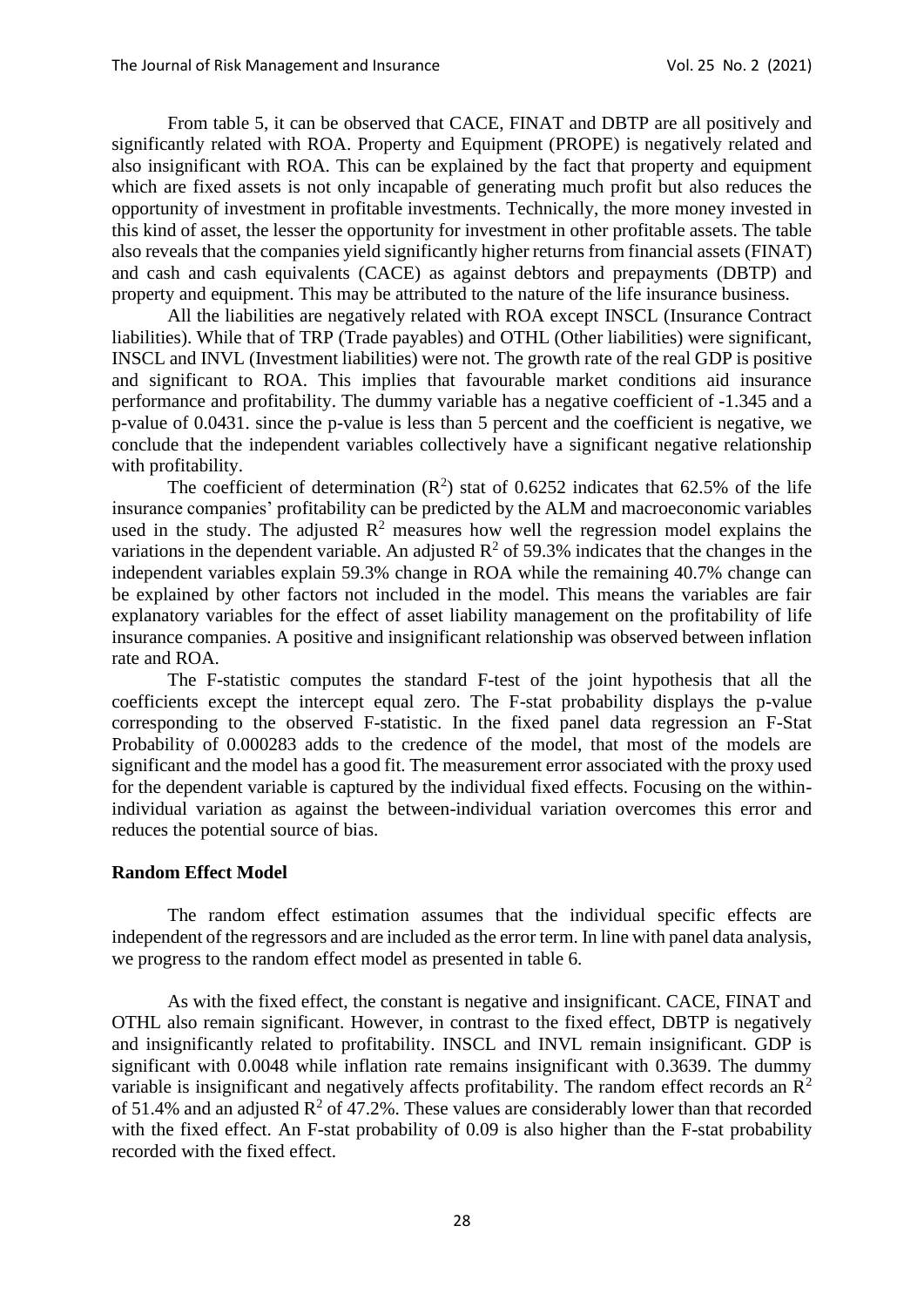#### Table 6: Random effect panel data regression

Dependent Variable: ROA Method: Panel EGLS (Cross-section random effects) Sample: 2008 2019 Periods included: 12 Cross-sections included: 10 Total panel (balanced) observations: 120 Wallace and Hussain estimator of component variances

| Variable             | Coefficient                  | Std. Error                     | t-Statistic | Prob.    |  |
|----------------------|------------------------------|--------------------------------|-------------|----------|--|
| $\mathcal{C}$        | $-9.146984$                  | 18.39499                       | $-0.497254$ | 0.6200   |  |
| <b>CACE</b>          | 0.182097                     | 1.926694                       | 0.094513    | 0.0249   |  |
| <b>FINAT</b>         | 1.062885                     | 1.296785                       | 0.819631    | 0.0042   |  |
| <b>DBTP</b>          | $-0.018699$                  | 0.839568                       | $-0.022272$ | 0.0823   |  |
| <b>PROPE</b>         | $-0.642690$                  | 2.038774                       | $-0.315234$ | 0.0432   |  |
| <b>INSCL</b>         | 1.484563                     | 1.834458                       | 0.809265    | 0.2201   |  |
| <b>TRP</b>           | $-0.989171$                  | 0.959882                       | $-1.030514$ | 0.3051   |  |
| <b>INVL</b>          | $-0.398618$                  | 0.748164                       | $-0.532795$ | 0.0953   |  |
| <b>OTHL</b>          | $-0.289772$                  | 0.780097                       | $-0.371456$ | 0.0010   |  |
| <b>GDP</b>           | 71.25152                     | 44.82077                       | 1.589699    | 0.0048   |  |
| <b>INFR</b>          | 0.422075                     | 0.462955                       | 0.911698    | 0.3639   |  |
| <b>DUMMY</b>         | $-0.935070$                  | 4.286857                       | $-0.218125$ | 0.0827   |  |
|                      | <b>Effects Specification</b> |                                |             |          |  |
|                      |                              |                                | S.D.        | Rho      |  |
| Cross-section random |                              |                                | 2.315264    | 0.0419   |  |
| Idiosyncratic random |                              |                                | 11.07463    | 0.9581   |  |
|                      | <b>Weighted Statistics</b>   |                                |             |          |  |
| R-squared            | 0.514172                     | Mean dependent var             |             | 3.168155 |  |
| Adjusted R-squared   | 0.472602                     | S.D. dependent var             |             | 10.90352 |  |
| S.E. of regression   | 11.07983                     | Sum squared resid<br>13381.14  |             |          |  |
| F-statistic          | 0.824289                     | Durbin-Watson stat<br>2.019456 |             |          |  |
| Prob(F-statistic)    | 0.090301                     |                                |             |          |  |

Source: Computation from Eviews 9

#### **Hausman Test**

The Hausman test is carried out to select which model is a better fit for the data out of the fixed and random effects. It operates on the theory that one of the models is inconsistent with the data. Its null hypothesis is that the preferred model is the random effect. Thus, a pvalue of less than 0.05 would lead to a rejection of the null hypothesis. The Hausman test for this analysis is presented in table 7.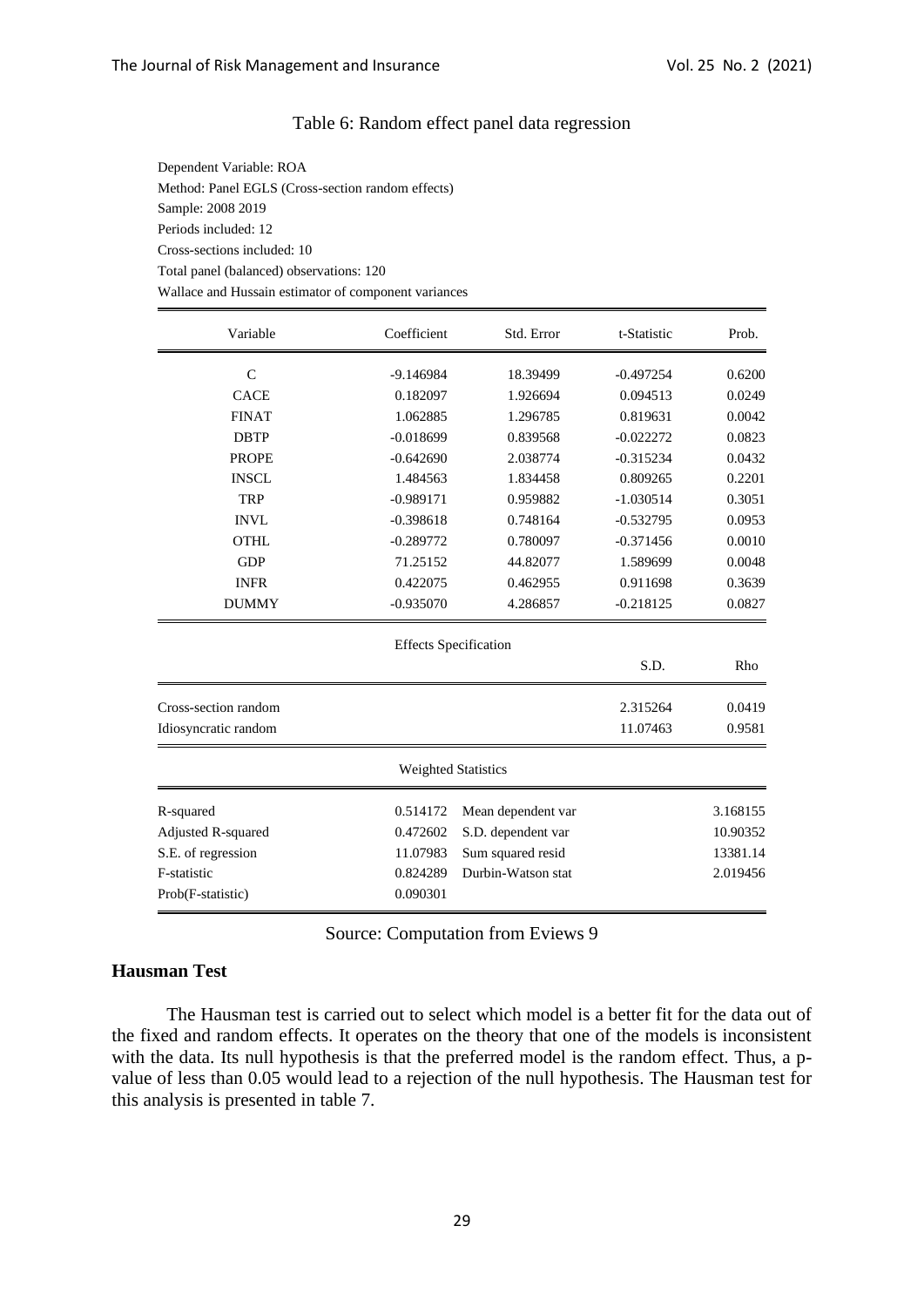#### Table 7: Hausman test

| Cross-section random                     | 3.731765          | 10           | 0.0156 |
|------------------------------------------|-------------------|--------------|--------|
| <b>Test Summary</b>                      | Chi-Sq. Statistic | Chi-Sq. d.f. | Prob.  |
| Test cross-section random effects        |                   |              |        |
| Equation: Untitled                       |                   |              |        |
| Correlated Random Effects - Hausman Test |                   |              |        |

With a p-value of 0.0156, we reject the null hypothesis and conclude that the fixed effects model is a better model for our panel data regression analysis. This conclusion is strengthened by the fact that the fixed effect model has removed omitted variable bias by measuring changes within the assets and liabilities across time. Additionally, the fixed effect model as a more conservative model, provides consistent estimation results and does not require distributional assumptions or an absence of omitted variables for consistency.

#### **4.3 Discussion of Findings**

This study sought to establish the relationship between asset liability management and the profitability of life insurance companies in Nigeria. The results provide evidence that there exist a positive and significant relationship between asset and profitability as the coefficients of three of the four assets sampled are positive and significant. However, their individual significance varies. This result is consistent with the works of Malik (2011), Naveed, Zulfgar and Ahmad (2011) and Kripa and Ajasllari (2016). According to these authors, the positive relationship between cash and cash equivalents and profitability as well as financial assets and profitability can be explained by the fact that by collecting more premiums insurance companies provide more funds to carry out investment, have more capacity to respond to complaints, increase their market share which reflects positively on profitability.

While financial assets and cash and cash equivalents were highly significant, debtors and prepayment were less. This result is in line with the works of Kripa and Ajasllari (2016) and Yuqi (2007). They are of the view that this result can be explained by the fact that increase in fixed assets beyond an optimal level does not positively affect the profitability of a company. The overall positive relationship between assets and profitability can be interpreted as the capability of companies in the life insurance market to benefit from economies of scale.

The coefficients of the liabilities except INSCL are negative. This implies the negative relationship that exists between liabilities and profitability. The significance of the individual liabilities also differs, for while TRP and OTHL are significant, INSCL and INVL are not. These findings also coincide with that of Chen and Wong (2004), Malik (2011), Burca and Batrinca (2014), and Kripa and Ajasllari (2016).

A summary of the analysis is presented in table 8.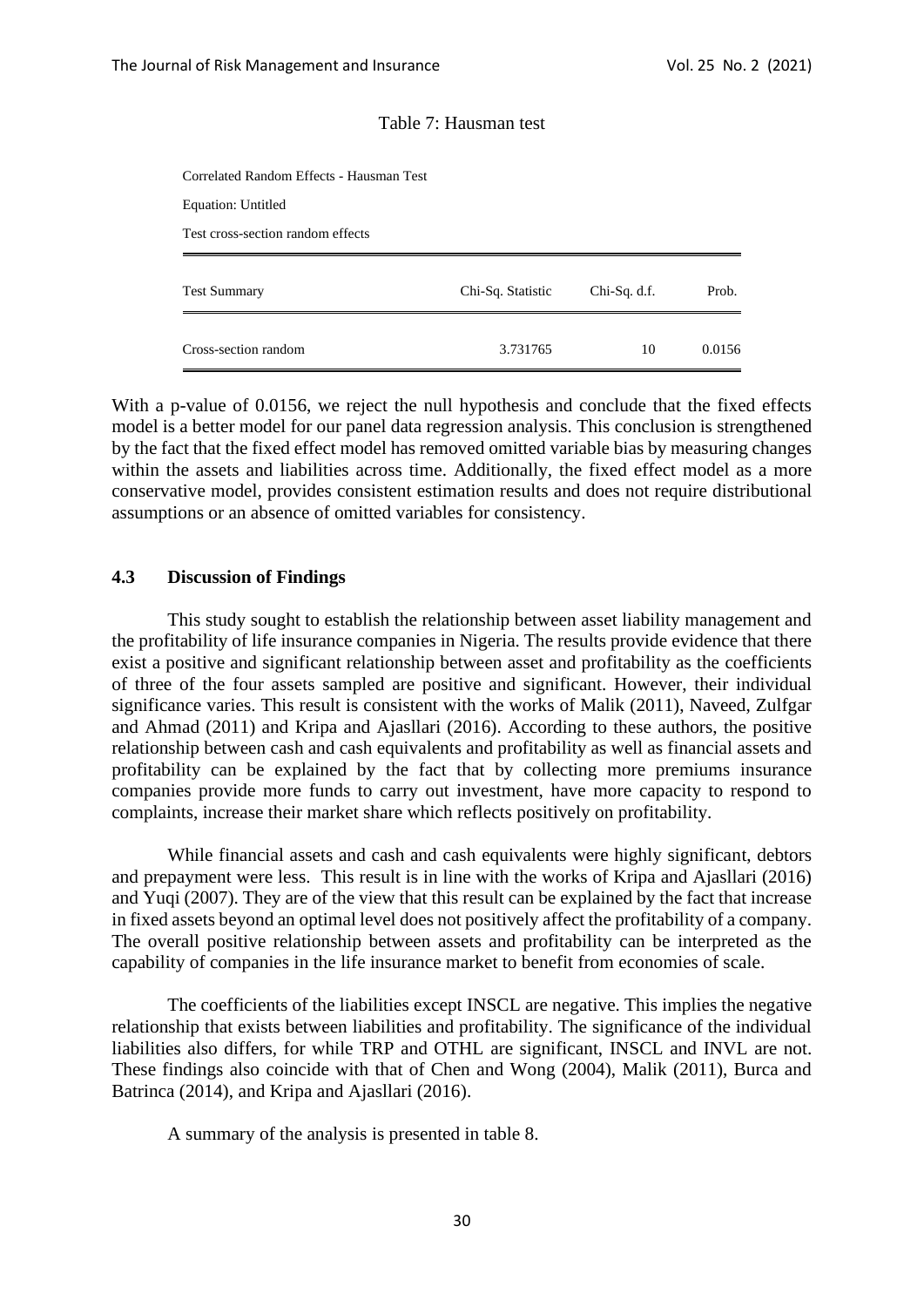| Independent<br>variable                         | Expected<br>relationship<br>with | Actual<br>result | p-value | Statistical<br>significance | Hypothesis<br>status                |
|-------------------------------------------------|----------------------------------|------------------|---------|-----------------------------|-------------------------------------|
|                                                 | profitability                    |                  |         |                             |                                     |
| Cash and<br>cash<br>equivalents<br>(CACE)       | $+$                              | $+$              | 0.0082  | Significant                 | Null hypothesis<br>was rejected     |
| Financial<br>assets<br>(FINAT)                  | $\ddot{}$                        | $+$              | 0.0152  | Significant                 | Null hypothesis<br>rejected         |
| <b>Debtors</b><br>and<br>prepayment<br>(DBTP)   | $\ddot{}$                        | $+$              | 0.0235  | Significant                 | Null hypothesis<br>rejected         |
| and<br>Property<br>equipment<br>(PROPE)         | $+$                              |                  | 0.0867  | Insignificant               | Failed to reject<br>Null hypothesis |
| Insurance<br>contract<br>liabilities<br>(INSCL) |                                  | $+$              | 0.1462  | Insignificant               | Failed to reject<br>Null hypothesis |
| Trade<br>payables<br>(TRP)                      |                                  |                  | 0.0163  | Significant                 | Null hypothesis<br>rejected         |
| Investment<br>liabilities<br>(INVL)             |                                  |                  | 0.4518  | Insignificant               | Failed to reject<br>Null hypothesis |
| liabilities<br>Other<br>(OTHL)                  |                                  |                  | 0.0033  | Significant                 | Null hypothesis<br>rejected         |
| of<br>Growth rate<br><b>GDP</b>                 | $+$                              | $+$              | 0.0012  | Significant                 | Null hypothesis<br>rejected         |
| Inflation<br>rate<br>(INFR)                     |                                  | $+$              | 0.3709  | Insignificant               | Failed to reject<br>Null hypothesis |

Table 8: Comparison of test result with apriori expectation

Source: Author's composition from analysis

This analysis reveals that the profitability of life insurance companies in Nigeria is highly affected by all the assets of study except Property and equipment. Similarly, trade payables and other liabilities though negative, significantly affects profitability of the companies.

## **5 Conclusion**

The objectives of this study were to assess the relationship between assets and profitability, liabilities and profitability and the effect of the macro economic factors on the profitability of life insurance companies. The statistical cost accounting (SCA) model was employed and a panel data approach was used with time series data from 2008 – 2019 covering 10 life insurance companies. The central hypothesis of the SCA model was confirmed as most of the estimated rate of return on assets were positive while that of liabilities were negative, varying across assets and liabilities. This is also an evidence that profitability is associated with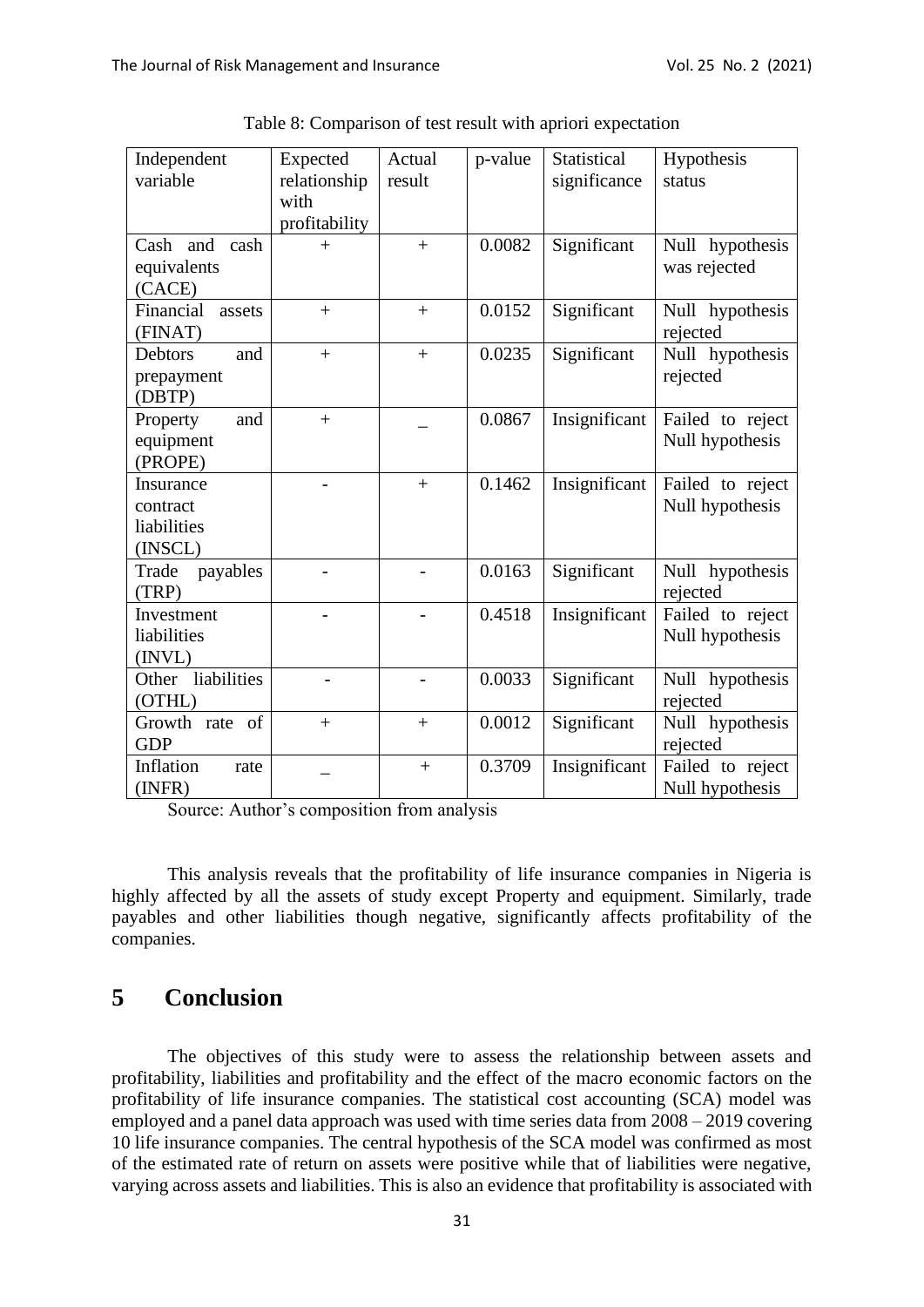balance sheet items as most of the asset and liability compositions were statistically significant when regressed against the return on assets. Thus, the researcher believes that to a large extent, the objectives of this study has been attained.

The empirical findings reveal that profitability of life insurance companies in Nigeria is positively affected by the assets except property and equipment. This implies that although property and equipment (fixed assets) may not be able to generate profit for the company, other lines of assets can fulfill that role. This results provides empirical evidence consistent with the view that, the better managed the asset and liability is, the better the returns. The implication of this study to policymakers and regulators of insurance business in Nigeria is that it informs them that different assets and liabilities contribute differently to the profitability of the company. This creates a need to identify assets with higher returns and liabilities with lower cost in order to increase profitability. Efficient management of these assets and liabilities will enable insurers maximize profit and create value for shareholders.

## **5.1 Recommendation**

Based on the findings of the study, the researcher recommends:

- 1. An improvement in asset liability management to enhance greater profitability.
- 2. Life insurance companies should make more investments in financial assets and keep more of cash and cash equivalents as they are capable of yielding higher coefficients in generating profit.
- 3. Insurers could adopt the statistical cost accounting measure as the analysis could help them identify assets which might generate more profit so they can direct their investment.
- 4. Insurers should endeavor to employ proper asset liability management policies to help in maximizing their profits. They can achieve this by channeling more of their resources to assets which have the highest positive influence on profits while limiting those with less significant influence.
- 5. Life insurance companies should avoid high levels of debt as these have a negative impact on profitability.
- 6. Insurers' investment in fixed assets should be minimal as fixed assets have a negative impact on profitability.

#### **5.2 Further Study**

For further study, the asset liability mix can be tested with other measures of profitability such as return on equity (ROE), the net profit margin, operating profit margin and the EBITDA margin. Similarly, other types of assets and liabilities other than the ones used in the study can be adopted to test the validity of the results.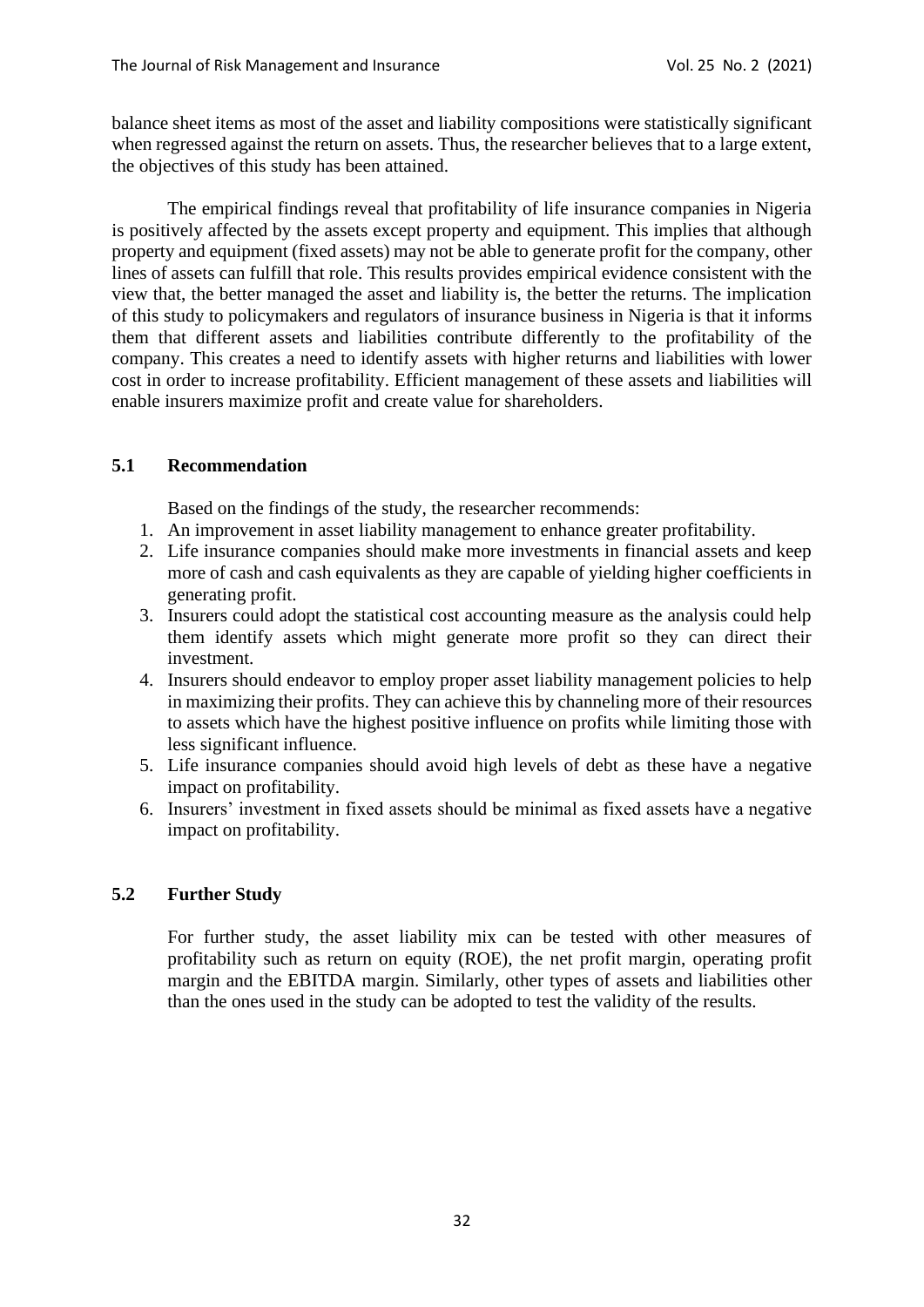# **References**

- Ajibola, J. (2016). The effects of assets and liability management on financial performance of some selected Nigerian banks. *Journal of Accounting and Financial Management, 2*(2), 44–63.
- Baum, G. (1996). *Asset liability management* (3<sup>rd</sup> ed.). India: Von Pensions Funds, VerlogKarsruhe.
- Bergendhal, G., & Janssen, J., (1999). Principles for the control of asset liability management strategies in banks and insurance companies. In D. Ho, & T. Schneeweis (Eds.), *Applications in Finance, Investments and Banking* (pp. 21–61), Springer.
- Boadi, E., Antwi, S., & Lartey, V. (2013). Determinants of profitability of insurance firms in Ghana. *International Journal of Business and Social Research (IJBSR)*, *3*(3), 43–50.
- Burca, M., & Batrinca, G. (2014). The determinants of financial performance in the Romanian insurance market. *International Journal of Academic Research in Accounting, Finance and Management Sciences, 4*(3), 35–51.
- Charumath, B. (2012). *On the determinants of profitability of Indian life insurers – an empirical study.* UK: World Congress on Engineering.
- Chen, R., & Wong, K. (2004). The determinants of financial health of Asian insurance companies. *The Journal of Risk and Insurance*, 469–499.
- Chiu, M., & Li, D. (2006). Asset and liability management under a continuous time meanvariance optimization framework. *Insurance: Mathematics and Economics, 33*(3), 330– 355.
- Consigli, G., & Dempster, M. (2008). Dynamic stochastic programming for asset liability management. *Analysis of Operation Research, 81*(2), 131–161.
- Darush, Y. (2013). Asset liability management in micro firms: Evidence from Amsterdam. *International Journal of Managerial Finance*, *9*(2), 151–160.
- Das, U., Lu, Y., Papaioannou, M., & Petrova, I. (2012). Sovereign risk and asset and liability management – conceptual issues. IMF Working Paper, 330–335.
- Deelstra, G., & Janssen, J. (2015). Interaction between asset liability management and risk theory. *Journal of Risk and Insurance, 86*(3), 112–128.
- Fagbemi, I., & Olowokudejo, F. (2011). A comparison of the customer relationship management strategies of Nigerian banks and insurance companies. *International Journal of Management Research, 1*(3), 161–170.
- Gilbert, C. (2016). *Asset liability management techniques and practices for insurance companies*. London: IAA Risk Book.
- Hester, D. (1964). *Indian banks: their portfolios, profits and policy*. Bombay: Bombay University Press.
- Hester, D., & Pierce, J. (1975). *Bank management and portfolio behaviours*, New Haven: Yale University Press.
- Hester, D., & Zoellner, J. (1966). The relation between bank portfolios and earnings: an econometric analysis. *Review of Economics and Statistics, 48,* 372–386.
- Kannan, R. (2009). *Asset liability management in life insurance industry in India – issues and concerns*. Mumbai: CILA, IRDA.
- Kazimierz, O. (2016), Determinants of profitability of general insurance company's performance in Poland. *Central European Review of Economics and Finance, 12*(2), 53–66.
- Kozak, S. (2011), Determinants of profitability of non-life insurance companies in Poland during integration with the European financial system. *Electronic Journal of Polish Agricultural Universities, 14* (1), 47–55.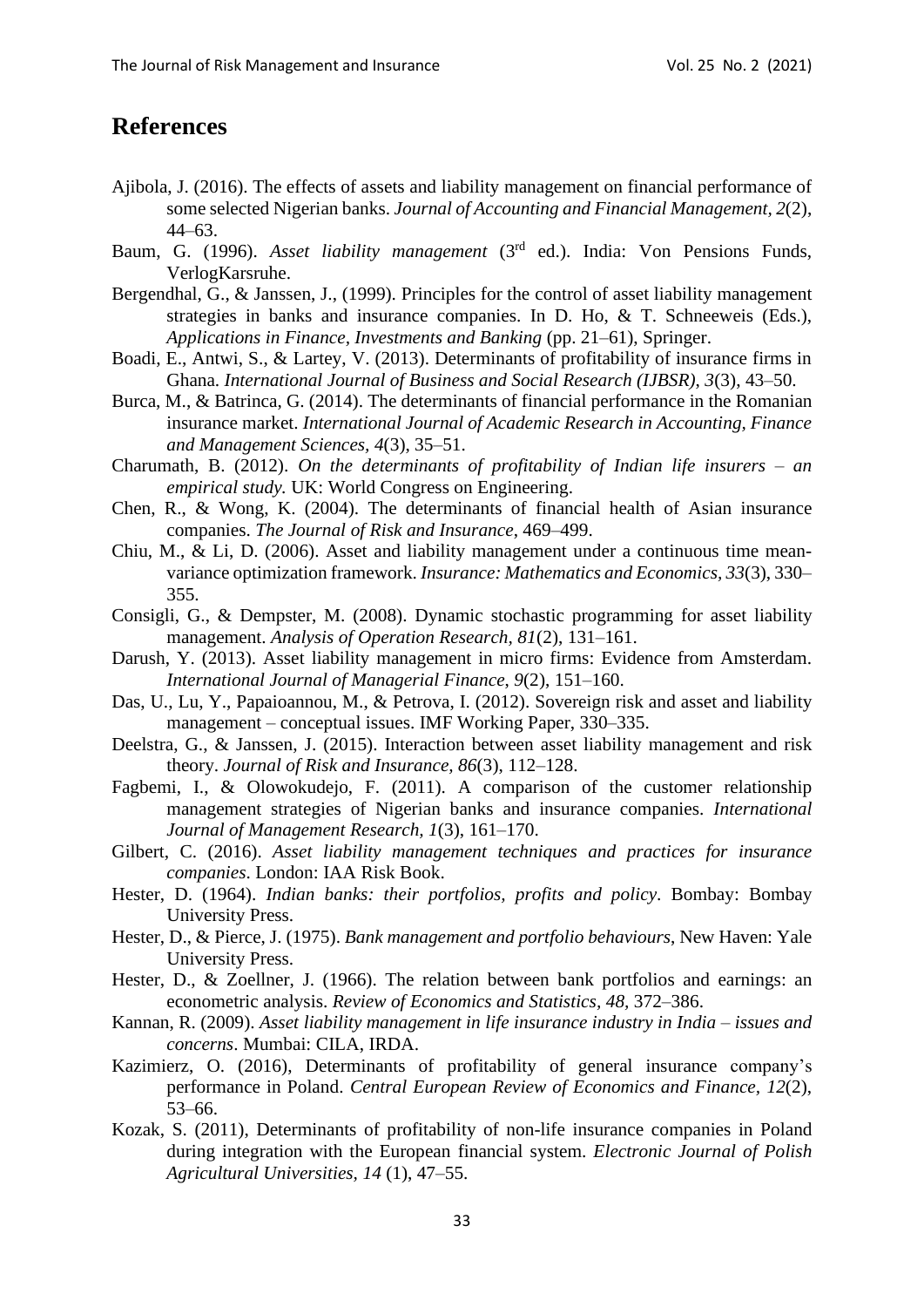- Kramaric, T., Miletic, M., & Pavic, I. (2017). Profitability determinants of insurance markets in selected central and eastern European countries. *International Journal of Economic Sciences*, *6*(2), 100–123.
- Kripa, D., & Ajasllari, D. (2016). Factors affecting the profitability of insurance companies in Albania. *European Journal of Multidisciplinary Studies, 1*(1), 352–360.
- Kwast, M., & Rose, J. (1982). Pricing, operating efficiency and profitability among large commercial banks. *Journal of Banking and Finance, 6*, 233–254.
- Lee, C. (2014). The effects of firm specific factors and macroeconomics on profitability of property-liability insurance industry in Taiwan. *Asian Economic and Financial Review*, *4*(5) 681–691.
- Mahboob, A. (2015). A comparative study on profitability of SBI and HDFC. *International Journal of Management and Social Science Research Review*, *1*(1), 35–39.
- Malik, H. (2011). Determinants of insurance company's profitability: an analysis of insurance sector of Pakistan. *Academic Research International, 1*(3), 315–321.
- Mehari, D., & Aemiro, T. (2013). Firm specific factors that determine insurance companies' performance in Ethiopia. *European Scientific Journal, 9*(10), 23–38.
- Meyer, J., & Kraft, G. (1961). The evaluation of statistical costing techniques as applied in the transportation industry. *American Economic Review*, *51*, 313–334.
- Naveed, A., Zulfqar, A., & Ahmad, U. (2011). Determinants of performance: a case of life insurance sector of Pakistan. *International Journal of Finance and Economics, 3*(2), 113–125.
- Obalola, M., Ime, T., & Abass, O. (2014). The relationship between enterprise risk management (ERM) and organizational performance. *Research Journal of Finance and Accounting, 3*, 35–56.
- Olowokudejo, F., & Ajemunigbohun, A. (2016). Insurance salesforce motivational factors: empirical analysis for organizational performance in the Nigerian insurance industry, *Journal of Economics and Managemen*t, *1*, 86-95.
- Orreborn, J. (2017). *Asset liability management in life insurance*. Sweden: KTH Royal Institute of Technology, School of Engineering Sciences.
- Owusu, F., & Alhassan, A. (2020). Asset liability management and bank profitability: statistical cost accounting analysis from an emerging market. *International Journal of Finance and Economics, 4*(3), 8–23. doi:10.1002/life.1800.
- Ramlall, I. (2009). Bank-specific, industry-specific and macroeconomic determinants of profitability in Taiwanese banking system: under panel data estimation. *International Journal of Finance and Economics, 34*, 160–167.
- Rodriguez, J. (2018). *ALM for life insurance companies. A GPU implementation of an asset liability management model for insurance companies*. University of Carona: Department of Mathematics.
- Rosen, D., & Zenios, S. (2008). Enterprise-wide asset and liability management: issues, institutions and models. In *Handbook of Asset and Liability Management*. North Holland.
- Sayeed, M., & Ziaul Hoque, M. (2010). *Impact of asset liability management on profitability: a study on public vs private commercial banks in Bangladesh.* Bangladesh, Dhaka: Jahangitnagar University Press.
- Shrestha, S. (2015). Asset liability management and commercial banks' profitability in Nepal. *Academic Voices, A Multidisciplinary Journal, 5*(1), 40–48.
- Shubiri, A. (2010). *Impact of asset and liability management on profitability: empirical investigation.* Amman: Arab University Press, 2(4), 101–109.
- Society of Actuaries (2003:273). *Professional actuarial specialty guide: asset liability management.* Society of Actuaries.